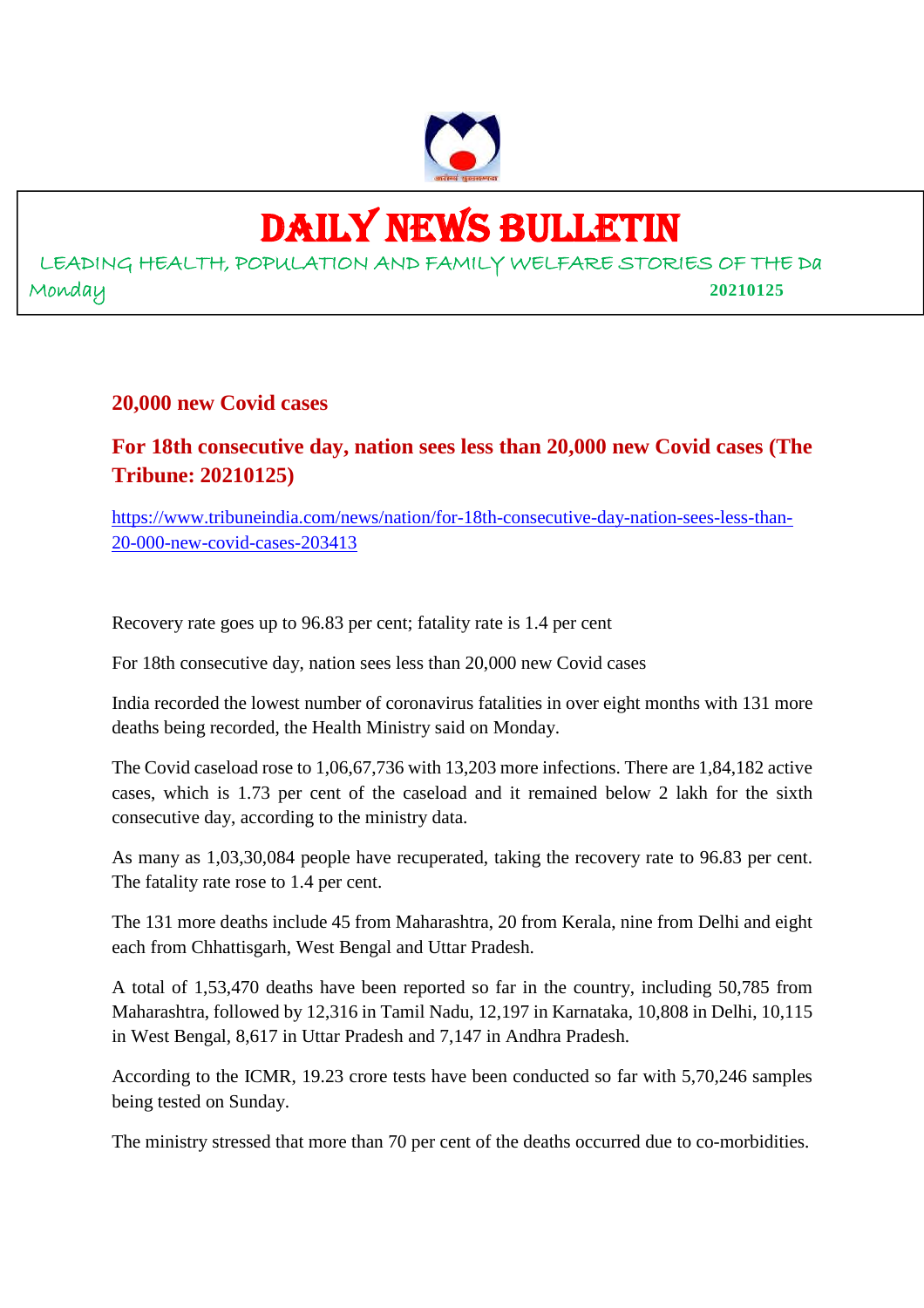"Our figures are being reconciled with the Indian Council of Medical Research," the ministry said on its website, adding that statewide distribution of figures was subject to further verification and reconciliation. PTI

## **Nasal spray that blocks out COVID-19**

## **UK university scientists finalise nasal spray that blocks out COVID-19: Report (The Tribune: 20210125)**

The formula helps prevent infection by capturing the virus in the nose and encapsulating it in a coating which it cannot escape from

UK university scientists finalise nasal spray that blocks out COVID-19: Report

https://www.tribuneindia.com/news/health/uk-university-scientists-finalise-nasal-spray-thatblocks-out-covid-19-report-203085

A nasal spray which can prevent a coronavirus infection for up to two days is being prepped for mass production by scientists at the University of Birmingham with the hope of having them available over-the-counter in pharmacies in a few months, a UK newspaper report said on Sunday.

Dr Richard Moakes, the study's lead researcher, told 'The Sunday Telegraph' that he is confident in the spray's formula to help unlock society from social distancing restrictions and "get schools going again".

The nasal spray, which has not yet been named, is made from ingredients that are already approved for medical use, meaning it is safe for use by humans and does not require further approval.

The formula helps prevent infection by capturing the virus in the nose and encapsulating it in a coating which it cannot escape from. As a result, it would be safe for a person to breathe out – even if inhaled by another person – because the virus would be inactive and harmless, the newspaper reports.

"As an over the shelf product, we have spoken to companies with a presence on the high street as we think they could distribute it effectively," Moakes was quoted as saying.

"Based on the product, it will be much quicker to get to the user than a novel drug. I am confident that the formulation can make an impact. Our goal is to make an impact as soon as possible, we would really like to see this happen by summer," he said.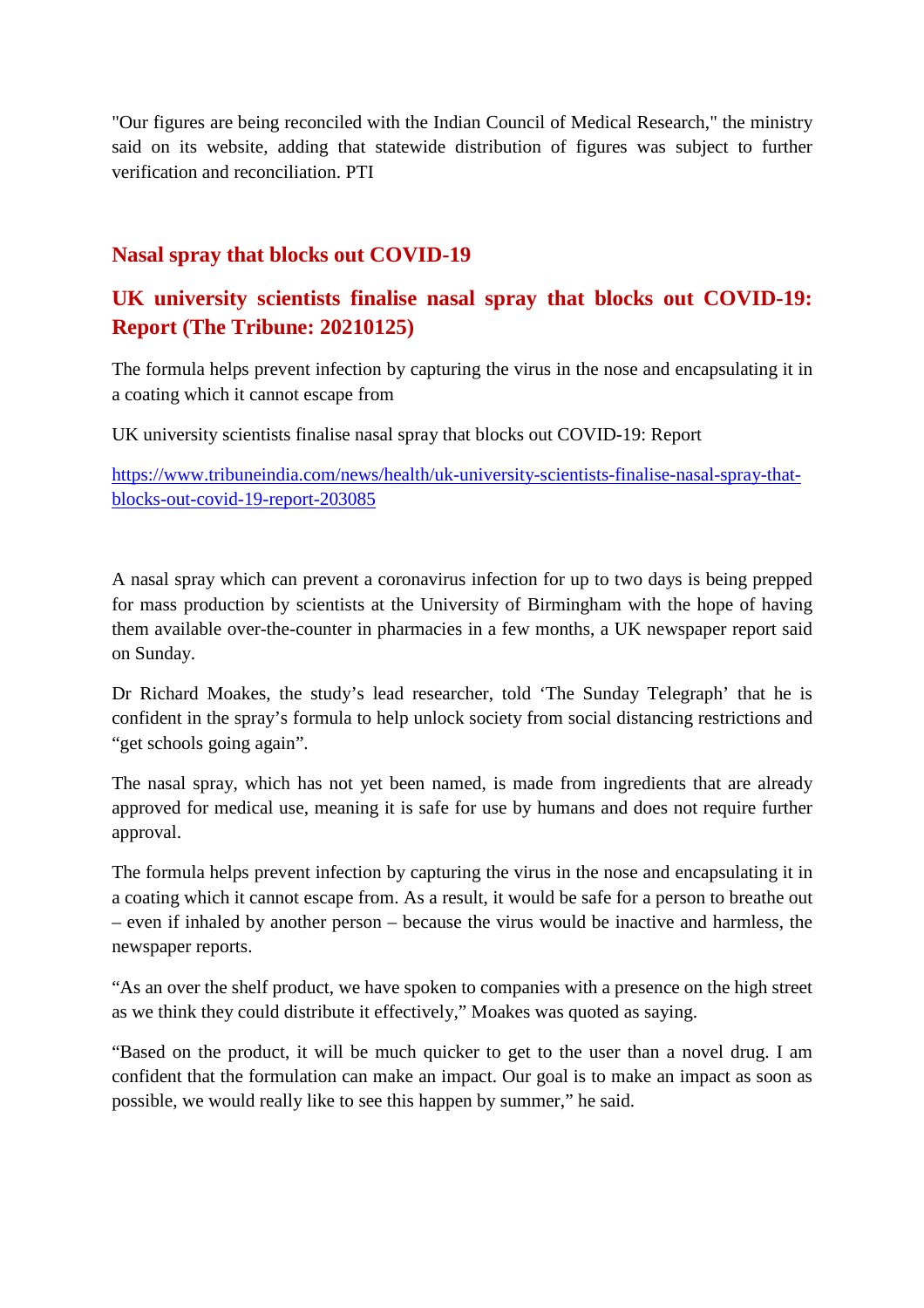In November last year, the researchers working on the spray since April 2020 announced that laboratory experiments showed the spray prevented a coronavirus infection from spreading for up to 48 hours.

The team believes using the spray four times a day would be enough for general protection, although it is safe enough to be applied every 20 minutes if in a high-risk, densely populated environment such as schools.

The spray is a combination of an antiviral agent called carrageenan, commonly used in foods as a thickening agent, and a solution called gellan – a gelling agent selected for its ability to stick to cells inside the nose.

## **Natural antioxidants**

## **Natural antioxidants can keep heart, cancer diseases at bay (The Tribune: 20210125)**

https://www.tribuneindia.com/news/health/natural-antioxidants-can-keep-heart-cancerdiseases-at-bay-203018

Free radicals are molecules produced when your body breaks down food or when you're exposed to tobacco smoke or radiation.

Natural antioxidants can keep heart, cancer diseases at bay

Free radicals are molecules produced when your body breaks down food or when you're exposed to tobacco smoke or radiation.

If you want to keep your immune system strong for fighting cardiovascular diseases or cancer, start taking natural antioxidants as health experts on Sunday stressed that it helps in improving overall health by providing many other health benefits.

According to experts, antioxidants are substances that may protect your cells against free radicals, which play a role in heart disease, cancer and other diseases.

Free radicals are molecules produced when your body breaks down food or when you're exposed to tobacco smoke or radiation.

The latest antioxidant which is produced for the first time in India is gamma oryzanol, which is very quickly gaining popularity as a super antioxidant.

It is a substance that is taken out of rice bran oil. It is also found in wheat bran and some fruits and vegetables.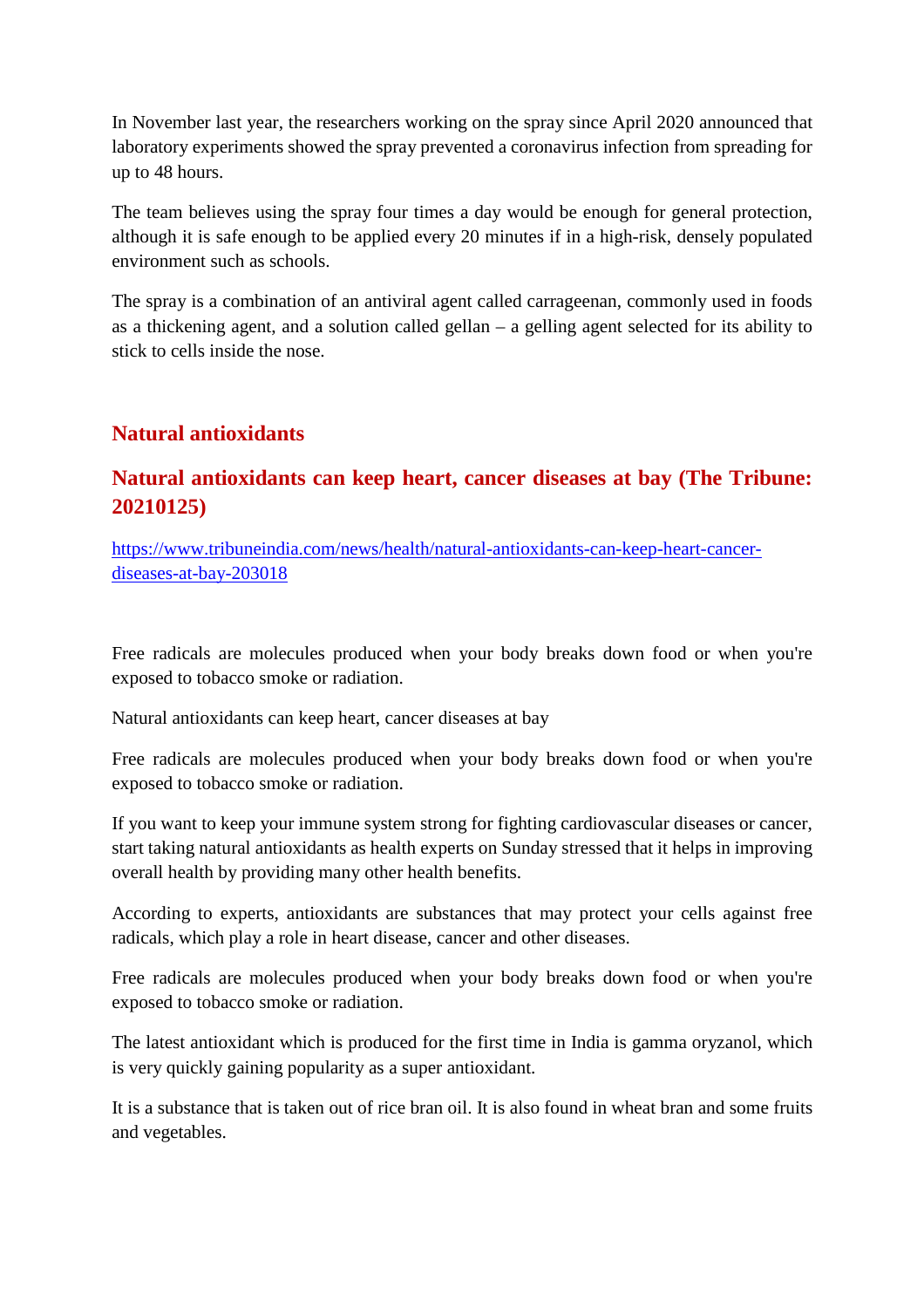The experts said that gamma oryzanol is used for high cholesterol, symptoms of menopause and many other conditions.

"Gamma oryzanol is useful for controlling elevated cholesterol and triglyceride levels, supporting cardiovascular health along with controlling menopausal symptoms. Gamma oryzanol helps lower cholesterol because it helps decrease cholesterol absorption and increase cholesterol elimination. Along with this, it is also known to boost metabolic rate and may help with weight loss," Swapna Chaturvedi, senior dietician, Department of Dietetics, AIIMS told IANS.

As gamma oryzanol is found to be effective in controlling high cholesterol level in the body, it is registered in Japan and the US as a natural medicine to treat hyperlipidemia/dyslipidaemia (elevated cholesterol levels/unhealthy cholesterol levels.

Most research shows that taking natural antioxidants decreases total cholesterol, "bad" lowdensity lipoprotein (LDL) cholesterol, and blood fats called triglycerides in people with high cholesterol.

"It also helps in preventing heart attack by preventing platelet aggregation, a system where platelets blood gets stuck together and form clots that block arteries," said Praveen Chandra, Head of Department, Interventional Cardiology, Medanta, The Medicity in Gurugram.

The experts mentioned that gamma oryzanol is also used for increasing testosterone and human growth hormone levels, as well as improving strength during resistance exercise training.

Gamma oryzanol also helps to inhibit different cancers in the body and builds immunity to fight cancer cells.

"Many of the antioxidants have proven beneficial in inhibiting the cancers at various stages. Gamma oryzanol has been found out to be effective antioxidant which comes from rice bran and helps in preventing cancer if taken for a long period," said Rahul Bhargava, Director, Institute of Blood Disorder and BMT, Fortis Hospital, New Delhi.

Gamma oryzanol is activator of NK cells which gives the cancer cells a check.

It not only works through NK cells but also inhibits angiogenesis. It means it cuts the supply for the cancer cells to grow and increases your body's own immunity to gather the strength to kill cancers.

"Gamma oryzanol also prevents cancers and studies show it helps in regressing the prostate cancer cells," Bhargava noted.--IANS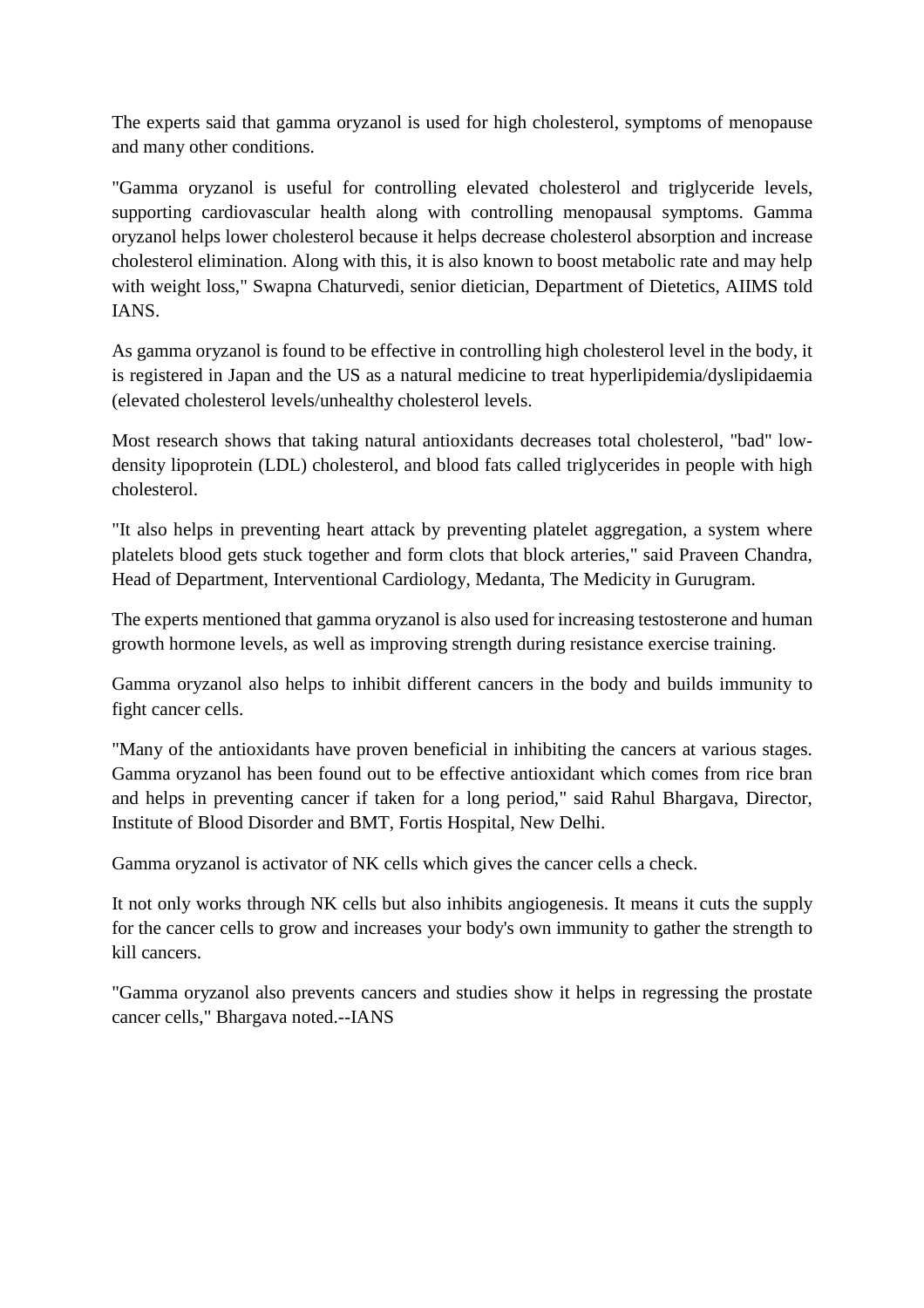#### **Immune system**

## **Immune system of recovered COVID-19 patients may evolve to fight coronavirus variants: Study (The Tribune: 20210125)**

https://www.tribuneindia.com/news/health/immune-system-of-recovered-covid-19-patientsmay-evolve-to-fight-coronavirus-variants-study-202995

Antibodies are produced by immune cells that keep evolving, apparently due to continued exposure to remnants of the virus hidden in the gut tissue.

Immune system of recovered COVID-19 patients may evolve to fight coronavirus variants: Study

Antibodies are produced by immune cells that keep evolving, apparently due to continued exposure to remnants of the virus hidden in the gut tissue.

People who recover from COVID-19 are protected against the novel coronavirus for at least six months, and likely much longer, according to a study which says the immune system evolves long after the infection and may block even mutant forms of the virus such as the South African variant.

The research, published in the journal Nature, noted that antibodies are produced by immune cells that keep evolving, apparently due to continued exposure to remnants of the virus hidden in the gut tissue.

According to the scientists, including those from Rockefeller University in the US, the study provides the "strongest evidence yet" that the immune system "remembers" the virus and, remarkably, continues to improve the quality of antibodies even after the infection has waned.

They suspect that when recovered patients next encounter the virus, the response would be both faster and more effective, preventing reinfection.

"This is really exciting news. The type of immune response we see here could potentially provide protection for quite some time, by enabling the body to mount a rapid and effective response to the virus upon re-exposure," says Michel C. Nussenzweig, a co-author of the study from Rockefeller University.

While antibodies against the coronavirus linger in the blood plasma for several weeks or months, earlier studies have shown that their levels significantly drop with time.

However, the researchers showed that instead of producing antibodies all the time, the immune system creates memory B cells that recognise the coronavirus, and quickly unleash a new round of antibodies when they encounter it a second time.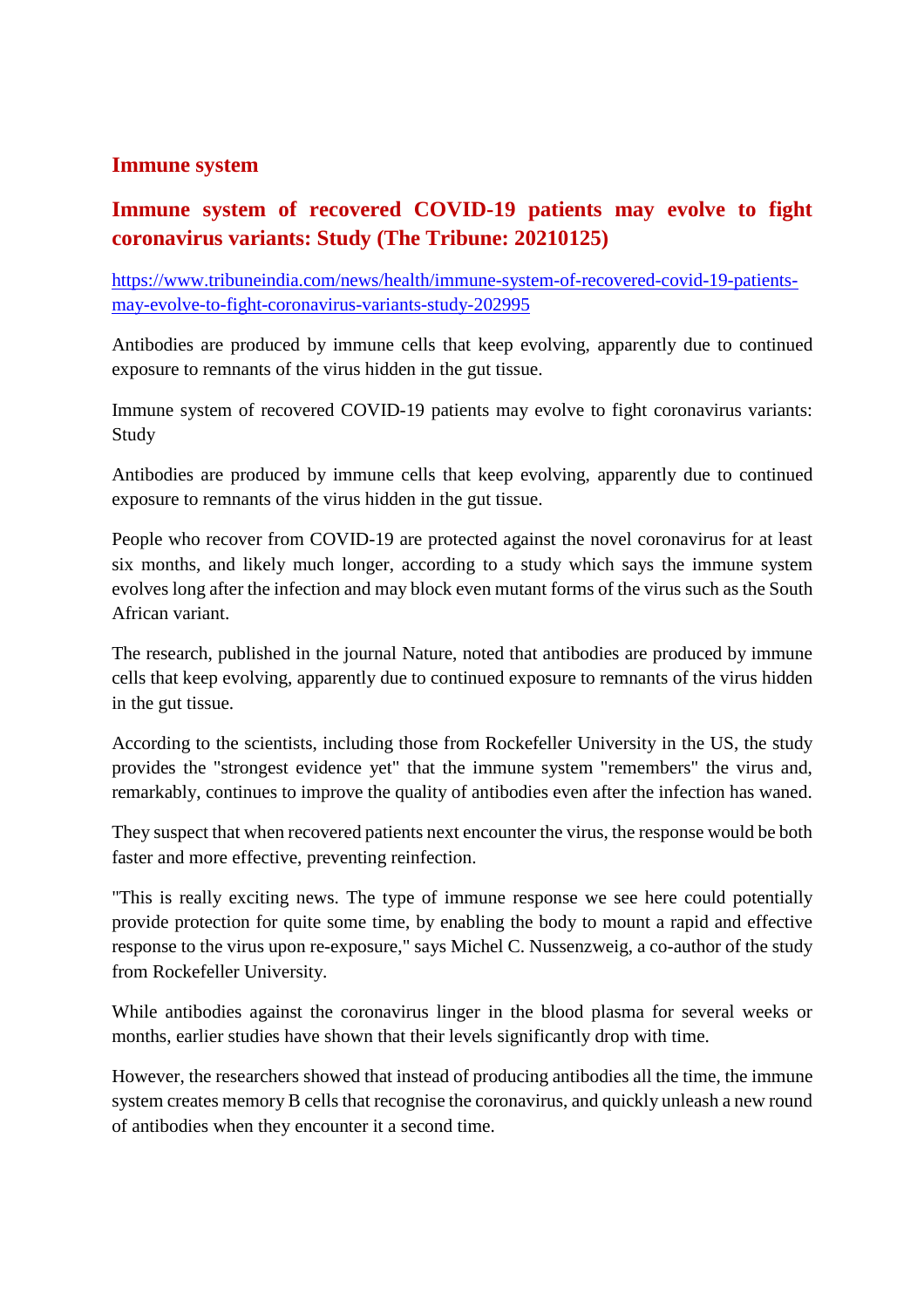Since the novel coronavirus replicates in the cells of the lungs, upper throat, and small intestine, they suspect that residual viral particles hiding within these tissues could be driving the evolution of memory B cells.

In the current study, the scientists studied the antibody responses of 87 individuals at two timepoints -- one month after infection, and then again six months later.

Although antibodies were still detectable by the six-month point, their numbers had markedly decreased, with lab experiments revealing that the ability of the participants' plasma samples to neutralise the virus was reduced by five-fold.

In contrast, the researchers found that the patients' memory B cells -- specifically those that produce antibodies against the coronavirus -- did not decline in number.

These cells also slightly increased in some cases, the study noted.

The scientists also discovered that the memory B cells had gone through numerous rounds of mutation even after the infection resolved.

As a result, the antibodies they produced were much more effective than the originals, the study noted.

According to the researchers, these antibodies were better able to latch on tightly to the virus and could recognise even mutated versions of it.

"The overall numbers of memory B cells that produced antibodies attacking the Achilles' heel of the virus, known as the receptor-binding domain, stayed the same," said Christian Gaebler, another co-author of the study.

"That's good news because those are the ones that you need if you encounter the virus again," Gaebler said. PTI

## **Coronavirus infections**

## **Grim milestone: Covid count set to touch 100mn (The Tribune: 20210125)**

https://epaper.hindustantimes.com/Home/ArticleView

With 99,516,090 new cases, the global number of coronavirus infections was on the verge of crossing the 100 million mark on Sunday.

Also on Sunday, the United States saw its tally cross 25 million, according to the Johns Hopkins University tracker. The number of Covid-19 deaths in the country has already topped 417,000.

In England, as the death toll in the pandemic approaches 100,000, one of its top medical officers urged the public to continue to follow the strict lockdown rules because any vaccine-related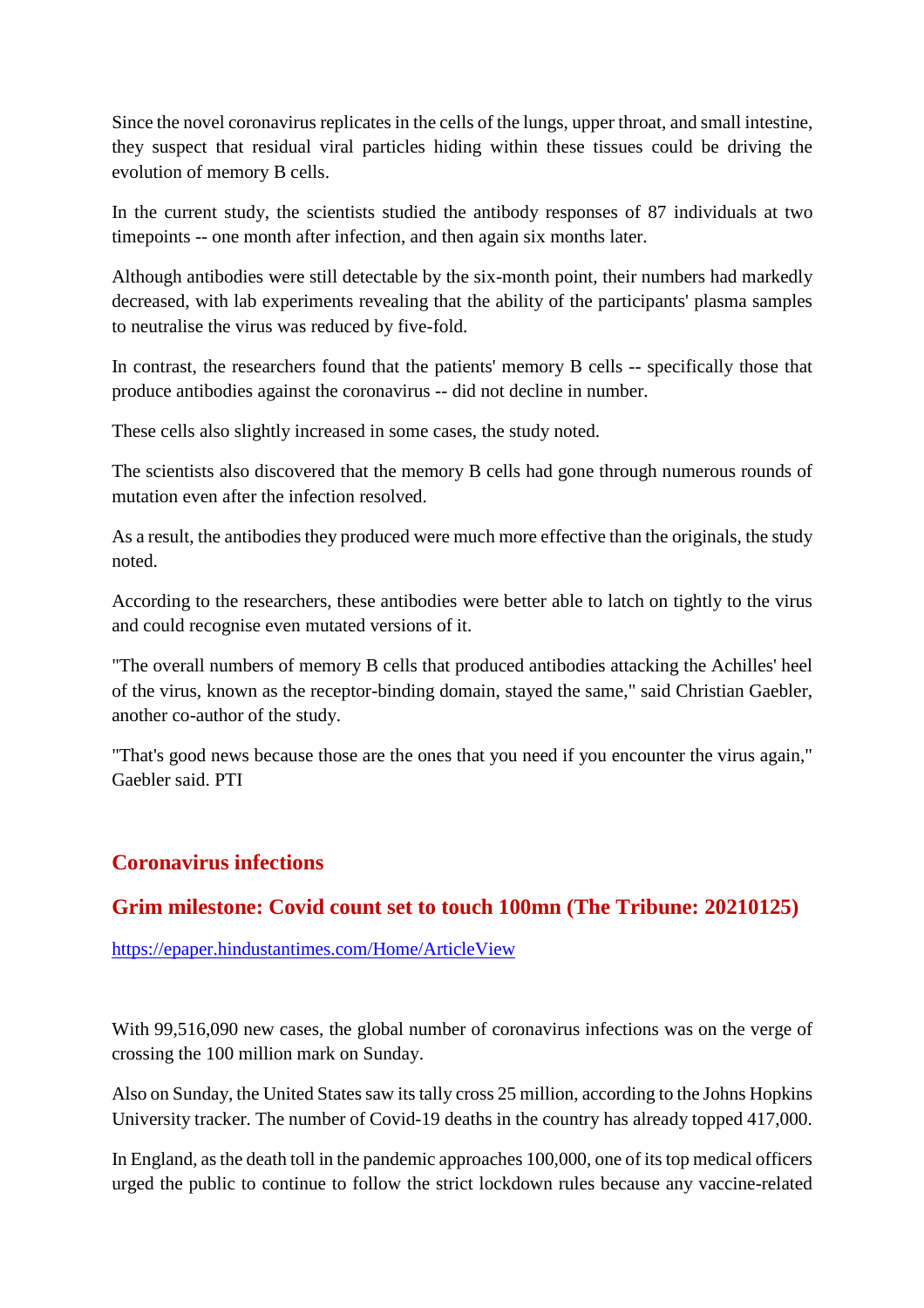immunity from Covid-19 takes at least three weeks to kick in. "...we don't yet know the impact of vaccines on transmission," said Jonathan Van-Tam.

In the US, President Joe Biden is pushing for Congress to approve a \$1.9-trillion relief package that would include billions of dollars to boost vaccination rates.

Biden has said he wants 100 million people vaccinated within his first 100 days in office, and he has called for Americans to wear masks for 100 days.

Meanwhile, new border controls came into force in France to contain the spread of Covid-19 and avoid another lockdown. Starting on Sunday, arrivals to France from EU countries by air or sea must be able to produce a negative PCR test result obtained in th

## **Vaccine hesitancy**

## **Managing the rollout: On addressing vaccine hesitancy (The Tribune: 20210125)**

https://www.thehindu.com/opinion/editorial/managing-the-rollout-the-hindu-editorial-onwhy-government-should-address-vaccine-hesitancy/article33620731.ece

The government must investigate and publicise the reasons for vaccine hesitancy

Nearly a fortnight after it won approval for Covaxin under 'restricted emergency use' conditions, Bharat Biotech has formally informed, via its website, that the vaccine is inadvisable in those with a history of allergies, fever and bleeding disorders. Those on medication or blood thinners and whose immunity has been compromised have also been told not to take the vaccine. This is along with a recommendation that the vaccine is not to be given to the pregnant or the lactating. A similar set of restrictions has been given to prospective recipients of Covishield too, the vaccine now available in greater numbers and developed by the Serum Institute of India. Ordinarily, a fact sheet as well as product insert — a note that accompanies every vial of a vaccine — is a mandatory formality. However, the context in which the two vaccines are being administered in India imbues them with magnified significance. Covaxin has been rolled out with insufficient evidence of its efficacy, or whether it is actually protective. The vaccines have been so far made available to health-care and sanitation workers and other frontline staff, who do not have a choice in the vaccine being administered, but can decide not to be inoculated. Nine States, according to data provided by the Health Ministry, have rates of over 70%, and three States, less than 40%. More than half the States fall somewhere in the middle. While India has given jabs to nearly 786,000 of those eligible, it is far short of the target of 1.4 million.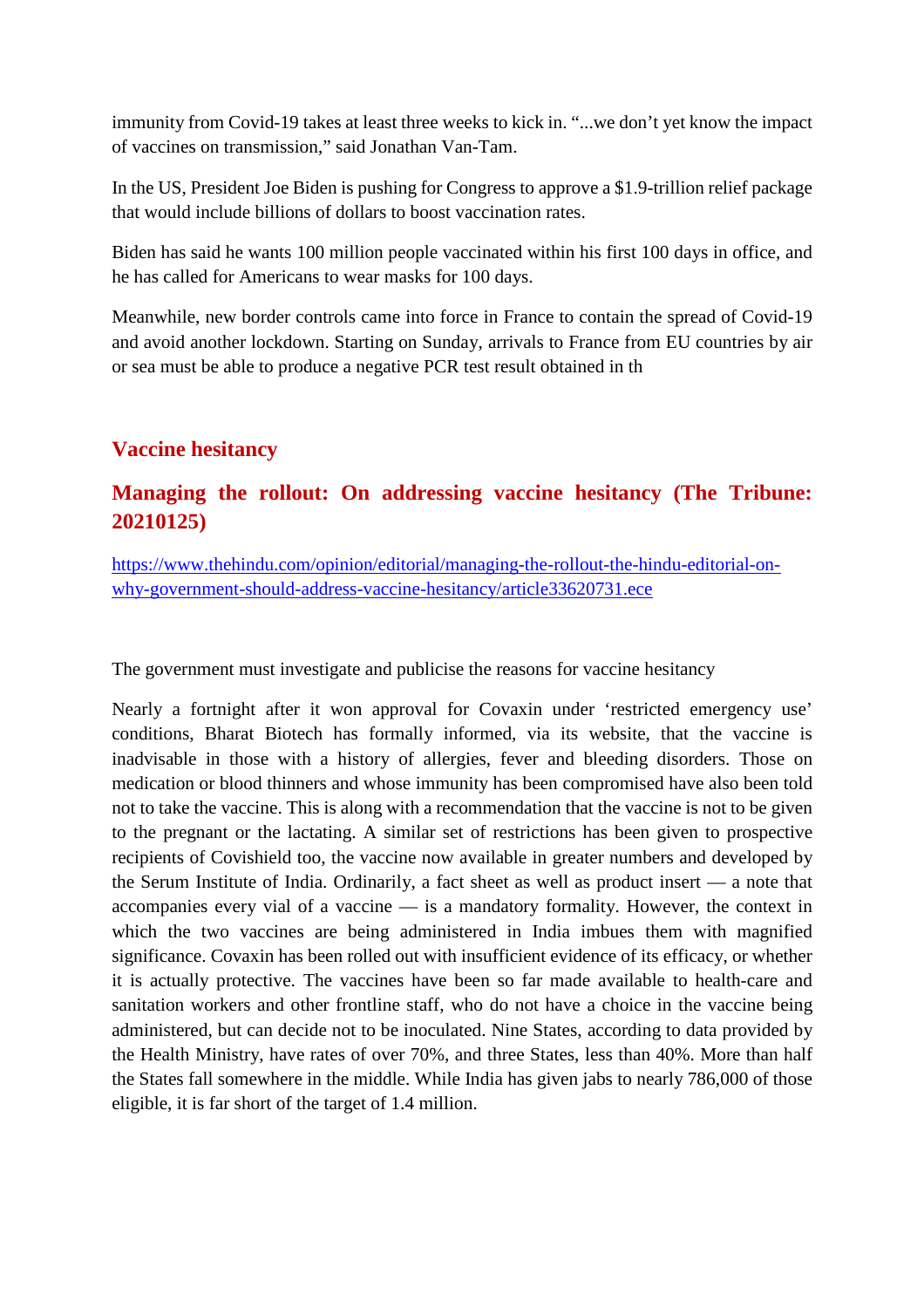It is certainly early days, and presumably there will be acceleration in the days ahead. However, the government is yet to explain, based on feedback from the States, why the vaccine — the single most awaited product of 2021 — has not seen more enthusiastic queues. This, in spite of Health Ministry officials underlining that adverse events following vaccination have been negligibly low, accentuating the safety of the product. Hospitals have begun internal campaigns exhorting senior doctors to get a shot to "build confidence" and officials in the highest government offices say that not opting for a vaccine, when one is available, amounts to dereliction "in duty". The adoption trend is unsurprising. The medically literate, as many recipients are, realise the difference between a vaccine being 'safe' and 'efficacious'. Moreover, the declining trend in new cases as well as the knowledge that an array of vaccines will be available in the months ahead further contribute to the temporary 'hesitancy' pervading hospitals now. A way forward for the government to inspire confidence is to monitor, report and be forthright with the challenges it is facing. There should also be greater coordination between the Centre and the States on sharing, investigating and publicising reasons for hesitancy.

In This PackageYOU ARE READINGManaging the rollout: On addressing vaccine hesitancyInjecting confidence: On India's COVID-19 vaccination driveVaccine optimism and the scientific uncertainty linkBuilding trust in vaccinesThe debilitating side-effect of a flawed vaccine trialGearing up: On vaccines and public trustA hurried gamble: On vaccines and transparencyThe second dose: On COVID-19 vaccineA constant vigil: On the new coronavirus strain in IndiaUnmasked, reflections on the pandemic and lifeCaution pays: On Centre's COVID-19 surveillance guidelinesTowards an effective vaccination distribution policyEssential dry run: On COVID-19 vaccination driveCOVID-19 and limits of political accountabilityThe purpose of a vaccineClear the fog, draw up a clear vaccination policyRein in the vaccine nationalism, the profiteeringIn vaccine race last lap, the key steps for IndiaThe storage tale of two vaccinesT-cell immunity and COVID-19COVID-19, climate and carbon neutralitySigns of easing: On India's COVID-19 fightHas India passed the COVID-19 peak?Sooner, better: On indigenously developed COVID-19 test kitsThe battered Puja economyOutline of a pandemic fight, by and for citizensPandemics and the collective consciousnessVaccines with a global common good guaranteeSaving lives under the long shadow of the pandemicUntil vaccine: On Unlock 5The challenge of changing health behaviourWeighing the costs: On COVID-19 vaccineThe slow and frustrating journey of recovering from COVID-19Health worker safety deserves a second lookUnlocking campuses: On UGC's revised academic calendarRecovery from COVID-19 can be a struggleUniting to combat COVID-19Coronavirus fears and preconception adviceAn agriculture-led revival as flawed claimA necessary pause: On the COVID-19 vaccine raceThe uncertainties over COVID-19 numbersThe challenges in counting the deadCOVID-19 deaths may be higher than reportedThe many challenges in estimating deathsAlone at the top: On India's COVID-19 numbersThe participants we need in Phase 3 trialsDifferential impact of COVID-19 and the lockdownMore than a vaccine, it is about vaccinationCOVID-19 and a country club India must leaveA quest for order amid cyber insecurityAdopting a public systems approach to COVID-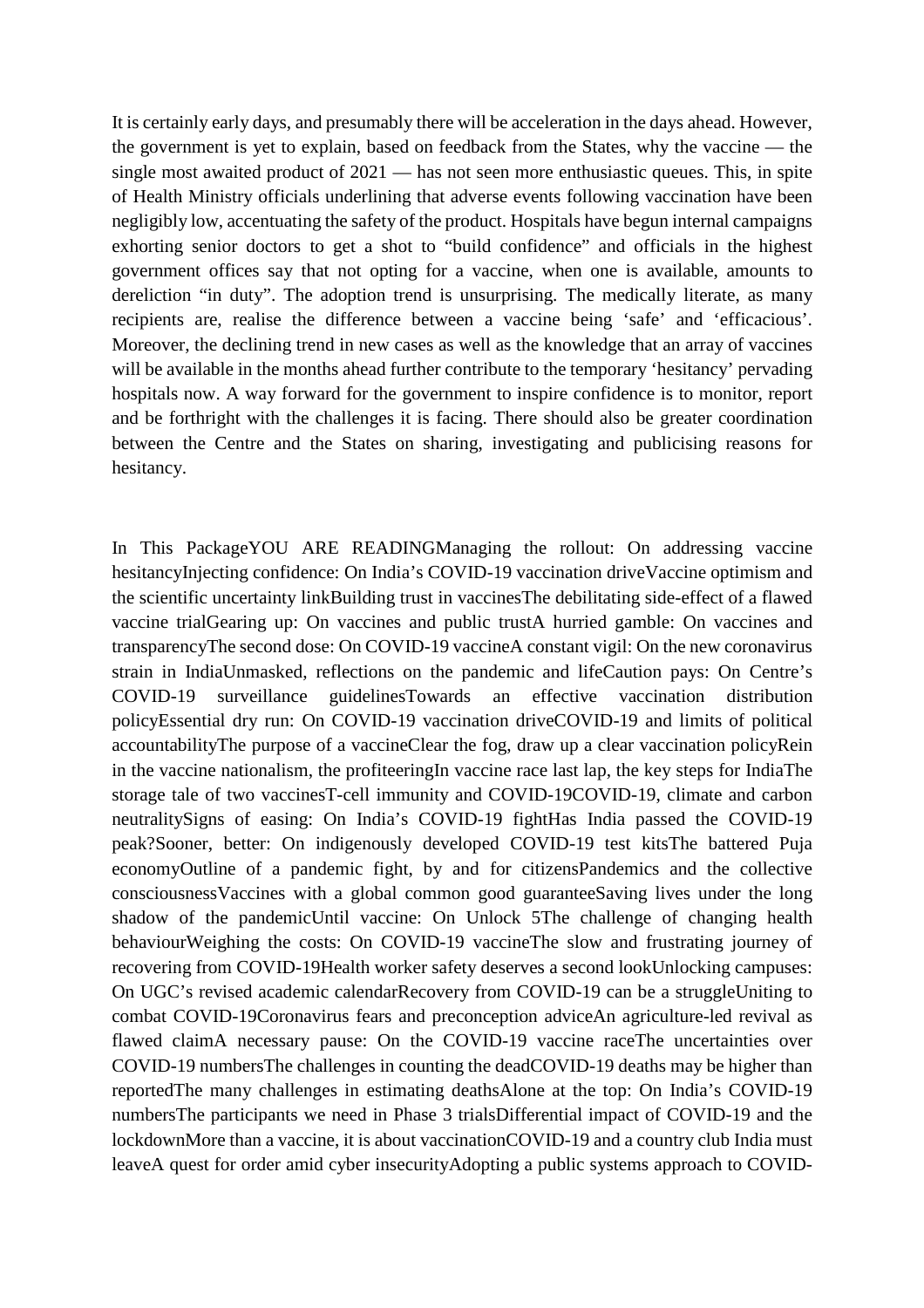19Milestone of a million: On India's COVID-19 numbersTesting times: On university examsPredictions, pandemics and public healthIt's time to flatten the pandemic stereotypingViral outrage only spikes the dataSending the right messageNeeded: Clear testing dataThe social contract needs to be rewrittenThe pandemic is about eyes shutJoblessness and opportunity in Tamil NaduGreen-lighting ecological decimation amidst a pandemicCOVID-19 has no religionA case for extension: On rural jobs schemeSurely, even if slowly: On a COVID-19 vaccineBend it like Italy: On flattening the COVID-19 curvePromise and delivery: On India's first COVID-19 vaccineStates hold the key: On Unlock 2.0PCR testing is a doubleedged swordScience vs nonsense: On Patanjali's COVID-19 claimShut and open: On tennis during the pandemicThe perils of follow the leader syndromeThe many questions about FavipiravirIn new lockdown, a second chance for Tamil NaduUnited front in Delhi: On Kejriwal government-Centre camaraderieA prescription of equitable and effective careMultilateralism post COVID-19Making public transport safe during COVID-19A better rate: On COVID-19 recoveryLook back in relief: On the migrant labour crisisNeeded, a transfusion for public health careWrong priorities: On keeping religious places open during a pandemicCrossing the line: On Delhi's decision to limit health servicesProfit, not profiteering: On regulation of COVID-19 testing chargesIn Persian Gulf littoral, cooperative security is keyPaging the private sector in the COVID fightCurves and recoveries: On India's coronavirus numbersIndia's Parliament is missing in actionAxing the economy's trunkScripting a new narrative for COVID controlOpen with caution: On Unlock 1It's time for a universal basic income programme in IndiaThe waning of subaltern solidarity for HindutvaExport blocks: On India's trade amid the pandemicA moment to trust the teacherThe echo of migrant footfalls and the silence on policyEnjoying the fruits of their labourHelping supply chains recoverThe heavy burden of social sufferingAn effective lockdownThe lockdown has highlighted stark inequalitiesWill sport be the same in empty stadia?Cinema after COVID-19The eternal longing for the distant homeWorking safely: On workplaces during the pandemicA hole in the whole: On health sector woesChina, better prepared for the post-COVID worldHow public health boosts an economyKeep it retrospectiveBacking the 'angels in white coats'Standstill: On opening of stadia for trainingFlawed stimulus is justice deniedWe need social physiciansA callous responsePeaking: On India's coronavirus tallyFarm gate in focus: On amending Essential Commodities ActA question of quarantine: On migrant workers and other travellersTASMAC tribulations: On Tamil Nadu liquor saleThe pandemic and the challenge of behaviour changeOne for the poor: On Centre's corona packageLockdown syndrome: On virus-induced economic crisisAre India's labour laws too restrictive?Stop the return to laissezfaireStates cannot be left to the Centre's mercyLocal motif: On Modi's call for selfrelianceLiquidity lifeline: On Nirmala's MSME packageA plan to revive a broken economyProvide income support, restore jobsPerilous state: On State financesCOVID-19 and the path aheadReaffirm cooperative federalismRiding roughshod over State governmentsTragedy on the tracks: On the killing of 16 migrant workersComing to terms: On India refusing to admit community transmissionThe trends shaping the post-COVID-19 worldThe epidemic and ensuring safety in courtsResponding to COVID-19 at the grassrootsThe face of exploitationContempt for labour: On dilution of labour lawsSlower growth and a tighter fiscalBack home: On return of Indian expatriatesBlame game: On Donald Trump's anti-China rhetoric over COVID-19Resuscitating multilateralism with India's helpA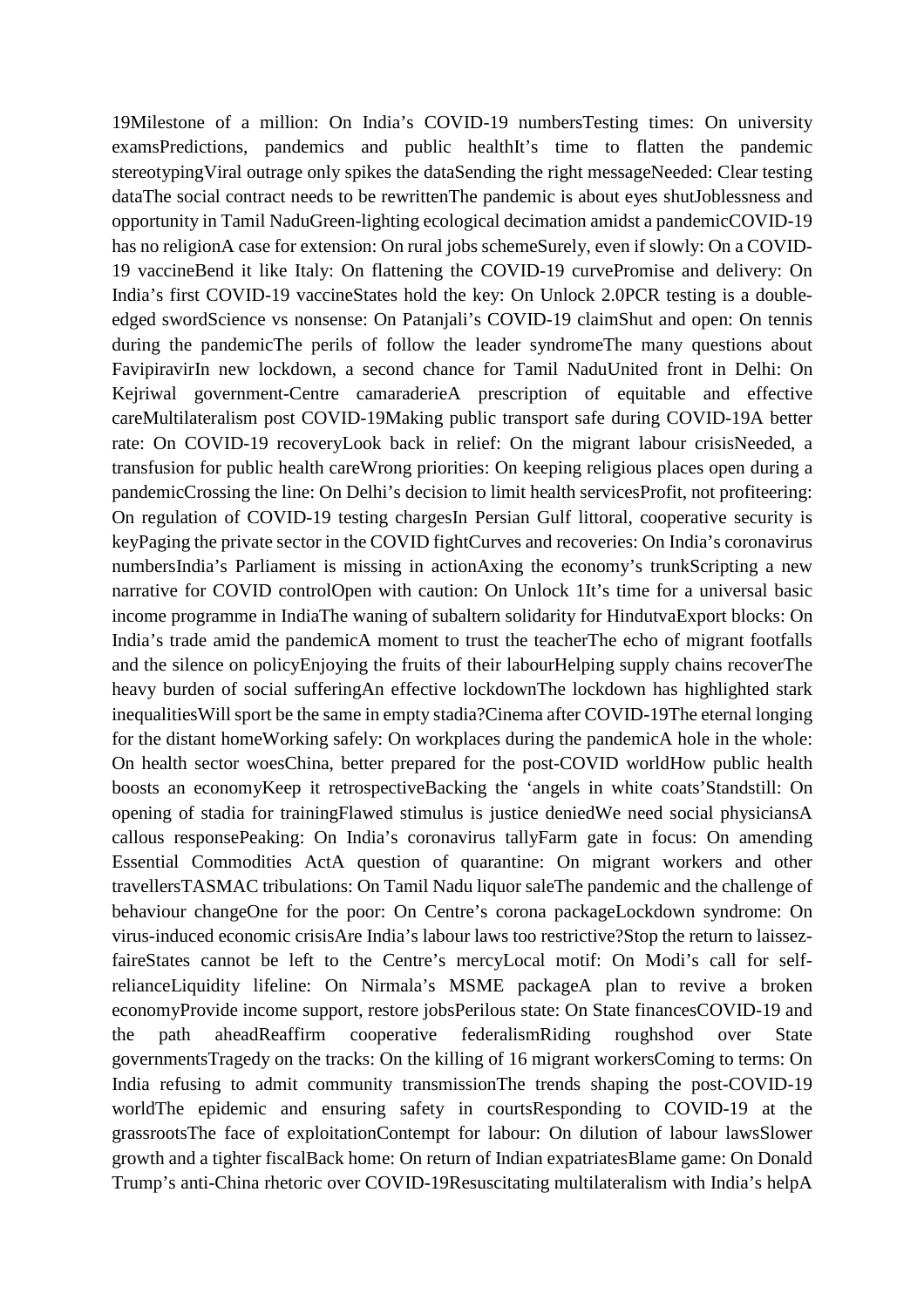war-like state and a bond to the rescueFear and loathing in the land of the freeEveryone wants a good stimulusRent control amidst pandemicSlow release: On lockdown 3.0No comfort in numbers: On Bengal's coronavirus casesPandemics without borders, South Asia's evolutionIndia's disease surveillance system needs a rebootNo relief for the nowhere peopleBRICS against COVID-19Recovering early: On India's COVID-19 patientsIt's about food, nutrition and livelihood securityTaiwan's coronavirus protocol shows how it is doneNeeded: a pandemic patent poolGetty Images/iStockphotoPlasma therapy is no silver bulletTake care of yourself too, fellow journalistsStrategic shift: On home isolation of mild coronavirus casesCoping with today, planning for tomorrowNo end in sight: On India's coronavirus strategyVividly imagining the life of migrant workersA task for South AsiaPrivacy concerns during a pandemicUnlocking justice in the lockdownSafe return: On migrant worker distressThe outline of another pandemic combat strategyPandemic and panic: On Tamil Nadu's five-city lockdownProtecting the poor from becoming poorerDid SARS-CoV-2 begin from a lab?Protection for protectors: On safety of healthcare workersRapid failures: On antibody testing kitsThe COVID-19 paradox in South AsiaFishing in troubled waters during a pandemicHow will India emerge out of the lockdown?Making doctors wash handsLocked out of cities, homes and livelihoodsScript of unity: On coronavirus and social prejudicesExploiting a pandemic: On Trump's immigration policyThe village is still relevantA time for planetary solidarityThere may be no going backNo transparency in West BengalFocus on the curve: On India's COVID-19 numbersEconomy in lockdown: On India's worst case scenarioA shot of hope with a game changing vaccineCaught in the heightened arc of communal polemicsSinging the corona tuneHelping a lending hand: On RBI's second lockdown stimulusA season of change: On IMD forecast systemA virus, social democracy, and dividends for KeralaAcross the gulf: On stranded Indian workersVirtual reality: On telemedicineA blueprint to revive the economyA case to use JEE-Main instead of JEE-Advanced this yearWill the aviation industry recover from the pandemic?Data-driven reporting during COVID-19Stress test: On revised lockdown guidelinesDisastrous decision: On Trump halting funds to WHOCease the distractions, seize the momentGetting the containment strategy in India rightIn India's response, a communications failureHarmonising with natureEnd the harassment of farmers nowA narrowing window: On extension of lockdownCorona bond: On Eurozone COVID-19 rescue packageHalting the march of rumoursPolls during a pandemicThe pandemic and the contours of a health responseEconomic liberalisation and its faultsInvasive, alien, most fearsomeTrade in tatters: On the global slumpWanted, a collective national endeavourDisingenuous and no antidoteCOVID-19 and the crumbling world orderWomen's safety during lockdownLives and livelihoods: On economy after lockdownStage fright: On denying community transmissionTeam India and winning the pandemic battleIn time of need: On hydroxychloroquine exportWill COVID-19 affect the course of globalisation?Finding a scapegoat in WHOCurating news for children during pandemicA time for extraordinary actionFor better use: On MPLADS fundsNeeded, greater decentralisation of powerA key arsenal in rural India's pandemic fightPreparing for exit: On lifting the lockdownSanctions and pandemic: On America's Iran policy'A script of action, responsibility and compassion': Chief Minister Ashok Gehlot writes on Rajasthan's fight against COVID-19Taking a long view of the pandemic fightTen questions posed by the virusA different economic approachWhy healthcare workers above 60 should be 'benched'Enemy at the gates: On Kerala-Karnataka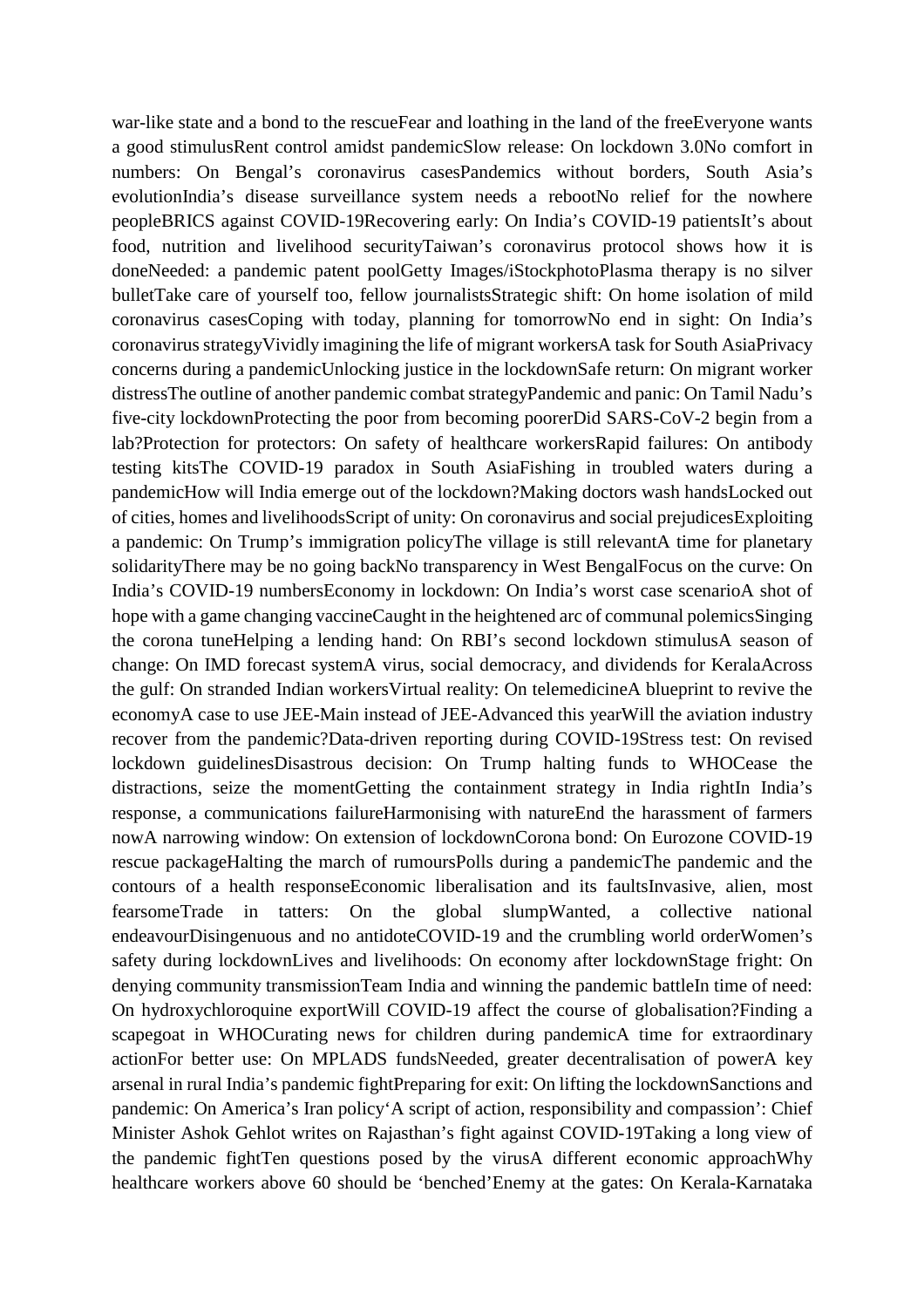border rowReducing farm distress during a pandemicWhy everyone should wear masksThe criticality of community engagementA niggardliness that is economically unwarrantedThe spectre of a post-COVID-19 worldLight and sound: On Narendra Modi's 9-minute light ceremonyA million and counting: On global coronavirus spreadSafe forests, safe people: On diseases of animal originQuarantine and the lawMaking the private sector care for public healthLooking east to contain COVID-19Limits to rugged individualismUncritical endorsement: On exodus of migrant workers and the Supreme CourtBeyond the blame game: On the Tablighi Jamaat episodeA long road: On India's 21-day coronavirus lockdownThe missing notes: On politics and the fight against COVID-19China's zero: On China's lead in containing coronavirusUnprecedented step: On Wuhan lockdownThe return of the expertLessons from HubeiA pandemic in an unequal IndiaFaith can't override public healthDevising a people-centric response to COVID-19Karnataka CM writes on how the State is fighting the pandemicTamil Nadu CM writes on how the State is stopping the pandemic in its tracksThe hunt for a cure begins with telling the truthCOVID-19 and a city's anatomyLong live the nation-stateThe COVID cycleCoronavirus | The worst of times, the best of timesIt's also a fight against punitive measuresThe age of the neoliberal virusThe deep void in global leadershipThinking national, acting localEvery man is a part of the mainBeyond social distancing to fight COVID-19

#### **Depression**

## **COVID-19 lockdown loneliness leads to depressive symptoms in adults: Study (New Kerala: 20210125)**

https://www.newkerala.com/news/2021/14793.htm

: The ongoing coronavirus pandemic has meant more time at home for everyone and people have turned to cooking, reading, among other activities to deal with the health crisis, which brings a fresh supply of stress every day.

According to a new study, loneliness in adults aged 50 and over during the COVID-19 lockdown was linked to worsening depressive and other mental health symptoms.

Loneliness emerged as a key factor linked to worsening symptoms of depression and anxiety in a study of more than 3,000 people aged 50 or over led by the University of Exeter and King's College London and funded by The National Institute for Health Research (NIHR) Maudsley Biomedical Research Centre (BRC).

Researchers had access to data going back to 2015 for participants of the PROTECT online study. They also found that a decrease in physical activity since the start of the pandemic was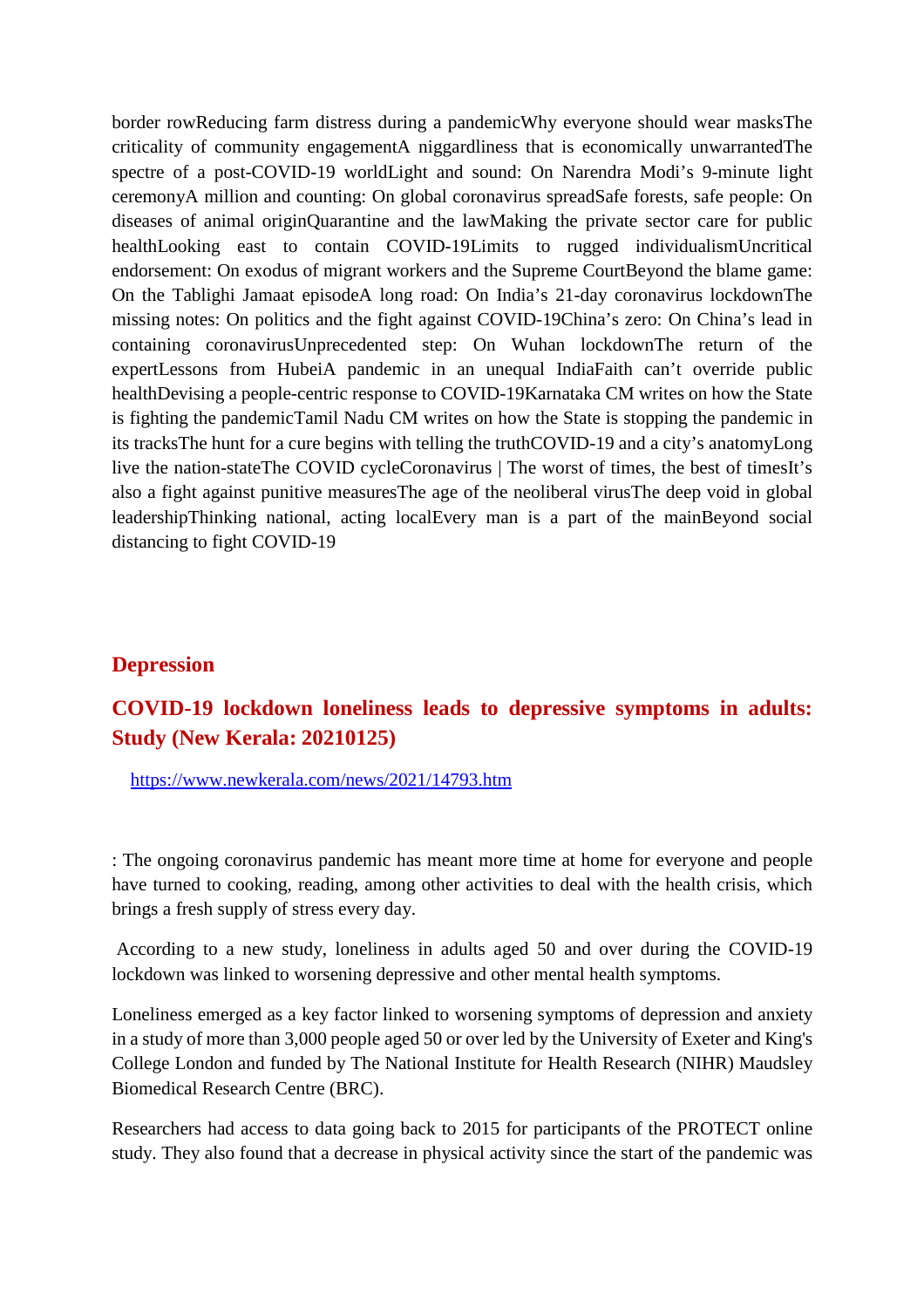associated with worsening symptoms of depression and anxiety during the pandemic. Other factors included being female and being retired.

Dr Byron Creese, of the University of Exeter Medical School, who led the study, said, "Even before the pandemic, loneliness and physical activity levels were a huge issue in society, particularly among older people. Our study enabled us to compare mental health symptoms before and after COVID-19 in a large group of people aged 50 and over."

Creese added, "We found that during lockdown, loneliness and decreased physical activity were associated with more symptoms of poor mental health, especially depression. It's now crucial that we build on this data to find new ways to mitigate the risk of worsening mental health during the pandemic."

The study found that before the pandemic, lonely people would report an average of two symptoms of depression for at least several days over the previous last two weeks. During the lockdown, lonely people reported either an increase in the frequency of depressive symptoms, to more than half the days in the two week period, or a new symptom for at least several days in that timeframe. In people who were not lonely, levels of depressive symptoms were unaffected.

PROTECT began in 2011 and has 25,000 participants signed up. Designed to understand the factors involved in healthy aging, the innovative study combines detailed lifestyle questionnaires with cognitive tests that assess aspects of brain function including memory, judgment, and reasoning over time.

In May, researchers included a new questionnaire designed to assess the impact of COVID-19 on health and wellbeing. Running from May 13 to June 8, the questionnaire was completed by 3,300 people, of which 1,900 were long-standing PROTECT participants. The study is continuing to run so that longer-term outcomes can be assessed.

Zunera Khan, Research Portfolio Lead at Institute of Psychiatry, Psychology and Neuroscience said, "We have found links between loneliness and a drop in physical exercise and worsening mental health symptoms. It should be within our power to find ways of keeping people socially engaged and active. Our online PROTECT platform ultimately aims to find new ways to engage people in their homes, however, technology can only be part of the picture. We need to ensure we can find new ways to help people stay active and social, whether they are online or not."

The study planned to conduct further analysis on groups at particularly high risk, such as people with cognitive impairment and those with caring roles.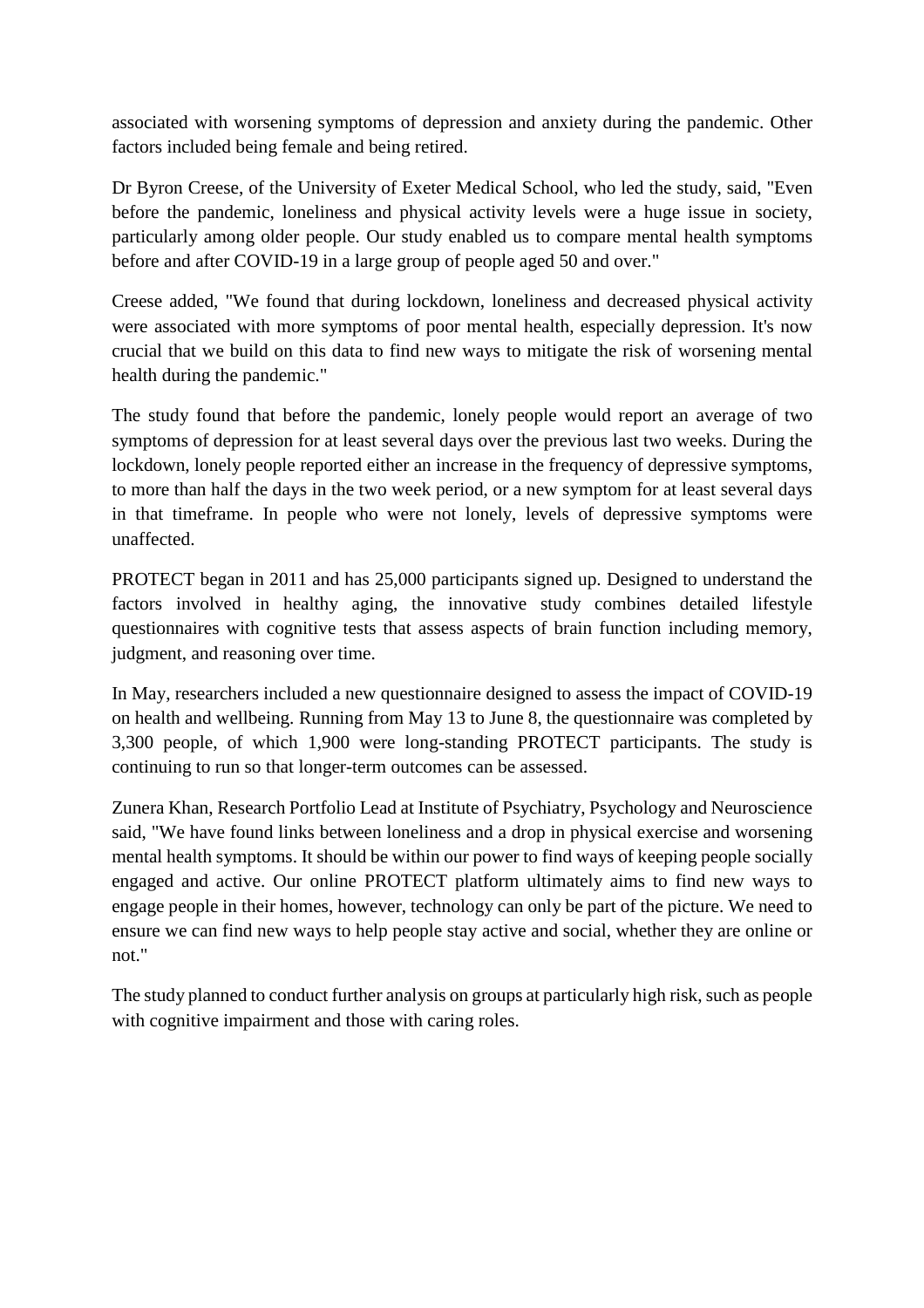## **Chronic inflammation**

## **Study finds exercising could combat chronic inflammation (New Kerala: 20210125)**

https://www.newkerala.com/news/2021/14729.htm

Study finds exercising could combat chronic inflammation

Exercising regularly has a number of health benefits, but did you know that exercising muscle could combat chronic inflammation on its own?

According to a recent study led by Biomedical engineers at Duke University, the human muscle has an innate ability to ward off the damaging effects of chronic inflammation when exercised.

The results of the study appeared on January 22 in the journal 'Science Advances'. The discovery was made possible through the use of lab-grown, engineered human muscle, demonstrating the potential power of the first-of-its-kind platform in such research endeavors.

"Lots of processes are taking place throughout the human body during exercise, and it is difficult to tease apart which systems and cells are doing what inside an active person," said Nenad Bursac, professor of biomedical engineering at Duke.

"Our engineered muscle platform is modular, meaning we can mix and match various types of cells and tissue components if we want to. But in this case, we discovered that the muscle cells were capable of taking anti-inflammatory actions all on their own," Bursac added.

Inflammation is not inherently good or bad. When the body is injured, an initial low-level inflammation response clears away debris and helps tissue rebuild. Other times, the immune system overreacts and creates an inflammatory response that causes damage, like the often deadly cytokine storms brought on by some cases of COVID-19. And then, there are diseases that lead to chronic inflammation, such as rheumatoid arthritis and sarcopenia, which can cause the muscle to waste away and weaken its ability to contract.

Among many molecules that can cause inflammation, one pro-inflammatory molecule, in particular, interferon-gamma, has been associated with various types of muscle wasting and dysfunction. While previous research in humans and animals has shown that exercise can help mitigate the effects of inflammation in general, it has been difficult to distinguish what role the muscle cells themselves might play, let alone how they interact with specific offending molecules, such as interferon-gamma.

"We know that chronic inflammatory diseases induce muscle atrophy, but we wanted to see if the same thing would happen to our engineered human muscles grown in a Petri dish," said Zhaowei Chen, a postdoctoral researcher in Bursac's laboratory and first author of the paper.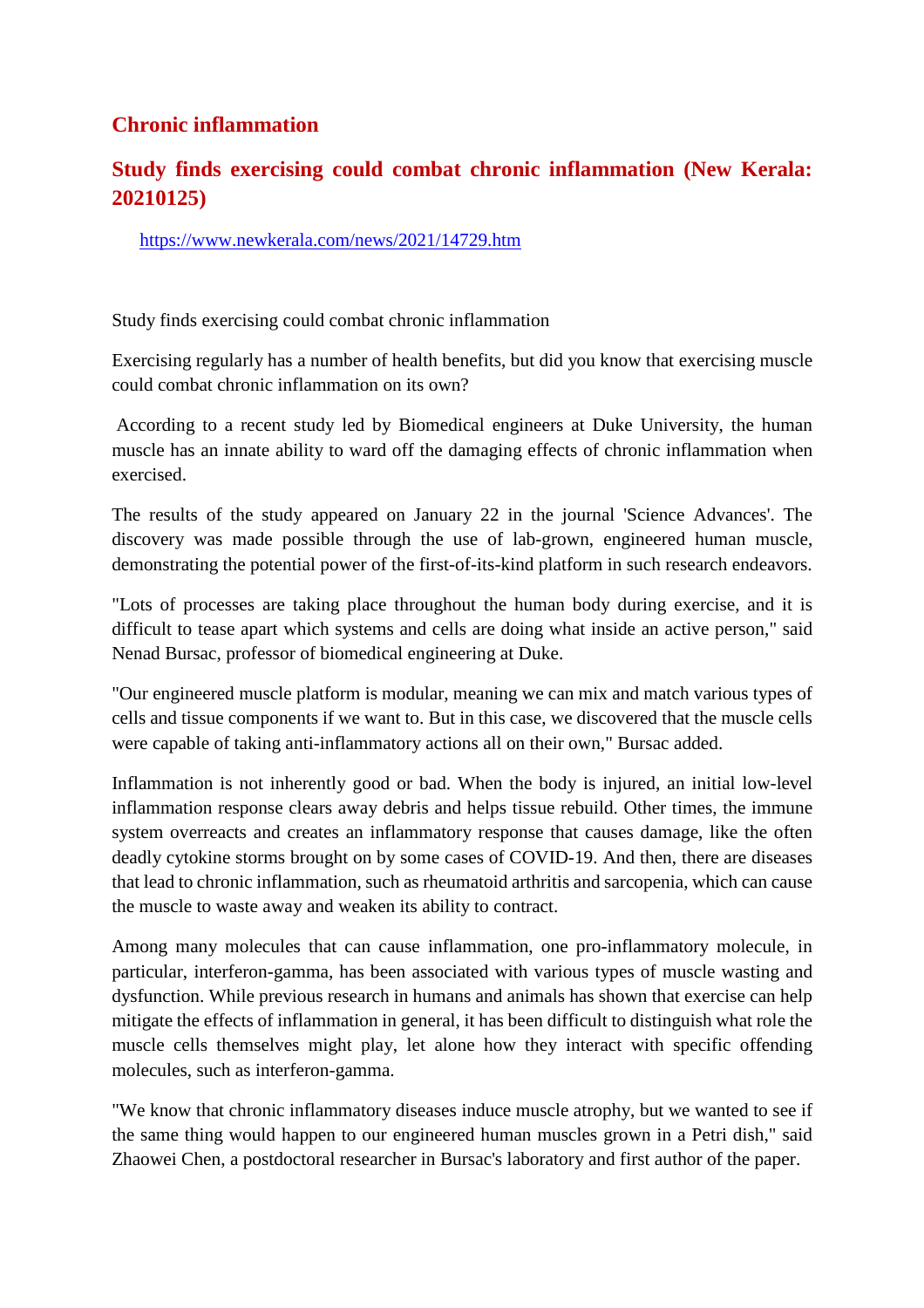"Not only did we confirm that interferon-gamma primarily works through a specific signaling pathway, but we also showed that exercising muscle cells can directly counter this proinflammatory signaling independent of the presence of other cell types or tissues," Chen added.

To prove that muscle alone is capable of blocking interferon gamma's destructive powers, Bursac and Chen turned to an engineered muscle platform that the laboratory has been developing for nearly a decade. They were first to grow contracting, functional human skeletal muscle in a Petri dish, and since then the lab has been improving its processes by, for example, adding immune cells and reservoirs of stem cells to the recipe.

In the current study, the researchers took these fully functional, lab-grown muscles and inundated them with relatively high levels of interferon-gamma for seven days to mimic the effects of a long-lasting chronic inflammation. As expected, the muscle got smaller and lost much of its strength.

The researchers then applied interferon-gamma again, but this time also put the muscle through a simulated exercise regime by stimulating it with a pair of electrodes. While they expected the procedure to induce some muscle growth, as shown in their previous studies, they were surprised to discover that it almost completely prevented the effects of the chronic inflammation.

They then showed that simulated exercise inhibited a specific molecular pathway in muscle cells and that two drugs used to treat rheumatoid arthritis, tofacitinib, and baricitinib, which block the same pathway, had the same anti-inflammatory effect.

"When exercising, the muscle cells themselves were directly opposing the pro-inflammatory signal induced by interferon-gamma, which we did not expect to happen," said Bursac.

## **Vaccination (Hindustan: 20210125)**

https://epaper.livehindustan.com/imageview\_595443\_87495758\_4\_1\_25-01-2021 2 i 1 sf.html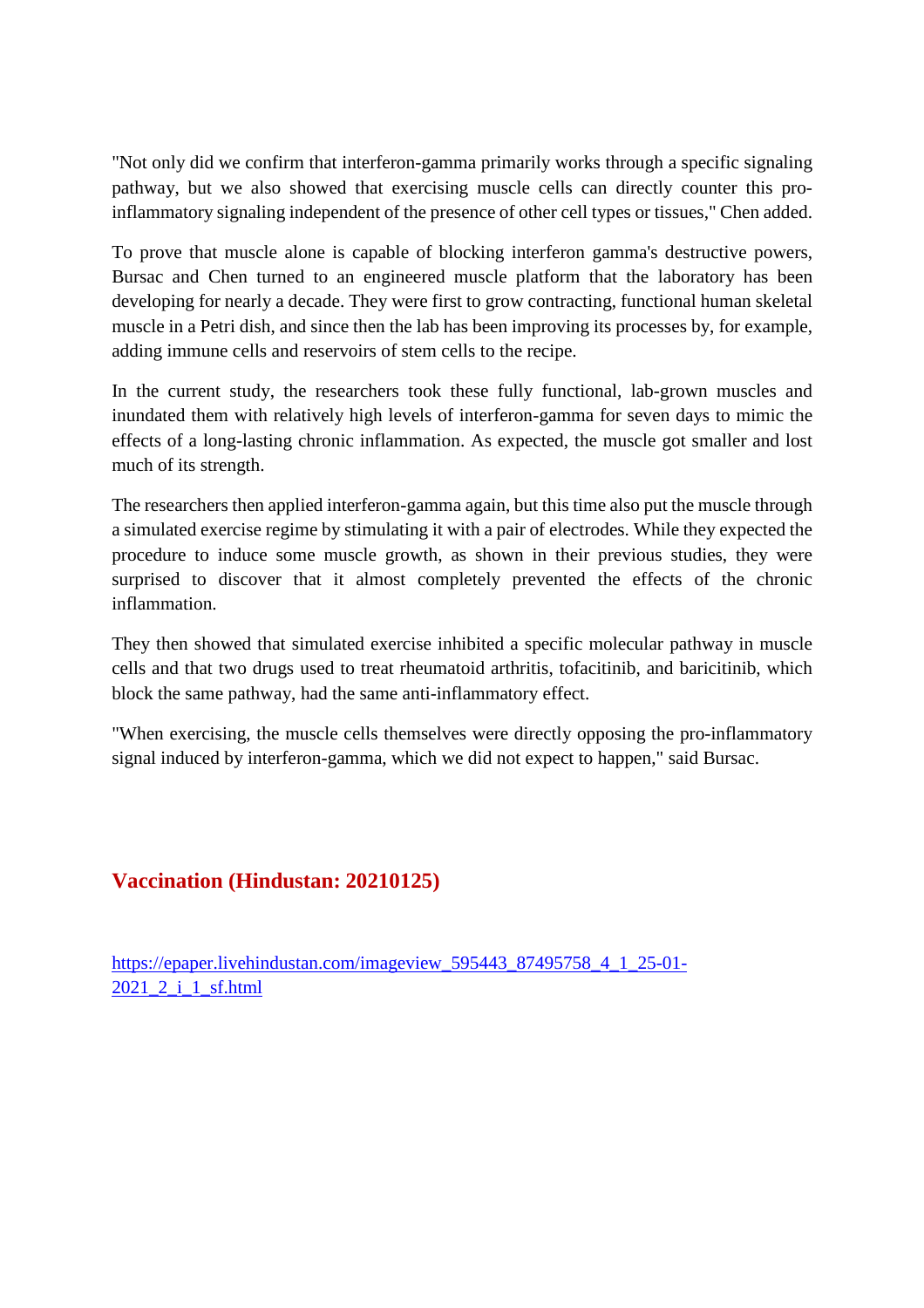# टीकाकरण कराने को प्रोत्साहित करेंगे

नई दिल्ली | कार्यालय संवाददाता

टीकाकरण को शत प्रतिशत सुनिश्चित करने के लिए वैक्सीनेशन करा चुके स्वास्थ्यकर्मियों को बैज लगाने और सैश (एक तरह का रंगीन रिबन) पहनाने की तैयारी है, जिससे ऐसे स्वास्थ्यकर्मियों को सम्मानित किया जा सके और दूसरे को प्रोत्साहित किया जा सके। इन बैज और सैश पर टीकाकरण के सुरक्षित होने वाले संदेश लिखे होंगे।

राजीव गांधी सुपर स्पेशियलिटी अस्पताल के कोविड नोडल अधिकारी डॉक्टर अजित जैन ने बताया कि टीकाकरण केंद्र पर टीका लगवाने के लिए आने वाले लोगों को छोटा बैज लगाया जाएगा। जिस प्रकार से किसी समारोह में व्यक्ति को सम्मानित करने के लिए उसके गले में सैश पहनाया

## वैक्सीन लगाने का छटा दिन आज

कोरोना वैक्सीन के टीकाकरण का सोमवार (आज) को छठा दिन होगा। दिल्ली में अब तक 25 हजार से ज्यादा स्वास्थ्यकर्मियों से लेकर अस्पतालों में कार्यरत सुरक्षाकर्मी और सफाईकर्मियों का टीकाकरण हो चुका है। हफ्ते में चार दिन सोमवार, मंगलवार, गुरुवार और शनिवार को टीकाकरण किया जा रहा है। अभी तक सबसे अधिक 23 जनवरी को टीकाकरण कराने वालों की संख्या अधिक रही।

जाता है। उसी तरीके से टीकाकरण कराने वाले को भी सैश पहनाने की तैयारी है, जिससे वह खुद भी गर्व महसस करे और दसरों को प्रोत्साहित

## डतनों को टीका लगा

| $10 \text{ and }$ | ३३ फासदा |
|-------------------|----------|
| 18 जनवरी          | 34 फीसदी |
| 19 जनवरी          | 49 फीसदी |
| 21 जनवरी          | 73 फीसदी |
| 23 जनवरी          | 86 फीसदी |

## ६० पैरा मेडिकल कर्मियों को टीका लगाया गया

दिल्ली जेल विभाग के 60 पैरामेडिकल कर्मियों को टीका लगाया जा चुका है । इनका डीडीयू अस्पताल में टीकाकरण किया जा रहा है।

कर सके। उस पर वैक्सीन लगवाने के बाद हूं सुरक्षित वाले संदेश लिखे होंगे। टीकाकरण को बढ़ावा देने को कर्मियों के वीडियो भी साझा किए जा रहे हैं।

## **कोिवड-19 वैसीन**

**भारत ममॉडनाककोिवड-19 वैसीन लॉच कर सकती है टाटा ुप, बातचीत जारी (Hindustan: 20210125)**

https://www.livehindustan.com/national/story-tata-in-talks-to-launch-moderna-covid-19 vaccine-in-india-3814454.html

अमेरिका में इस्तेमाल की जा रही मॉडर्ना की कोरोना वैक्सीन को जल्द ही भारत में लॉन्च किया जा रहा है। दरअसल, टाटा ग्रुप का हेल्थ वेंचर मॉडर्ना वैक्सीन को भारत में लाने के लिए बातचीत कर रहा है। टाटा मेडिकल ऐंड डायग्नॉस्टिक्स आईसीएमआर के साथ मिलकर भारत में मॉडर्ना वैक्सीन का क्लिनिकल ट्रायल कर सकता है।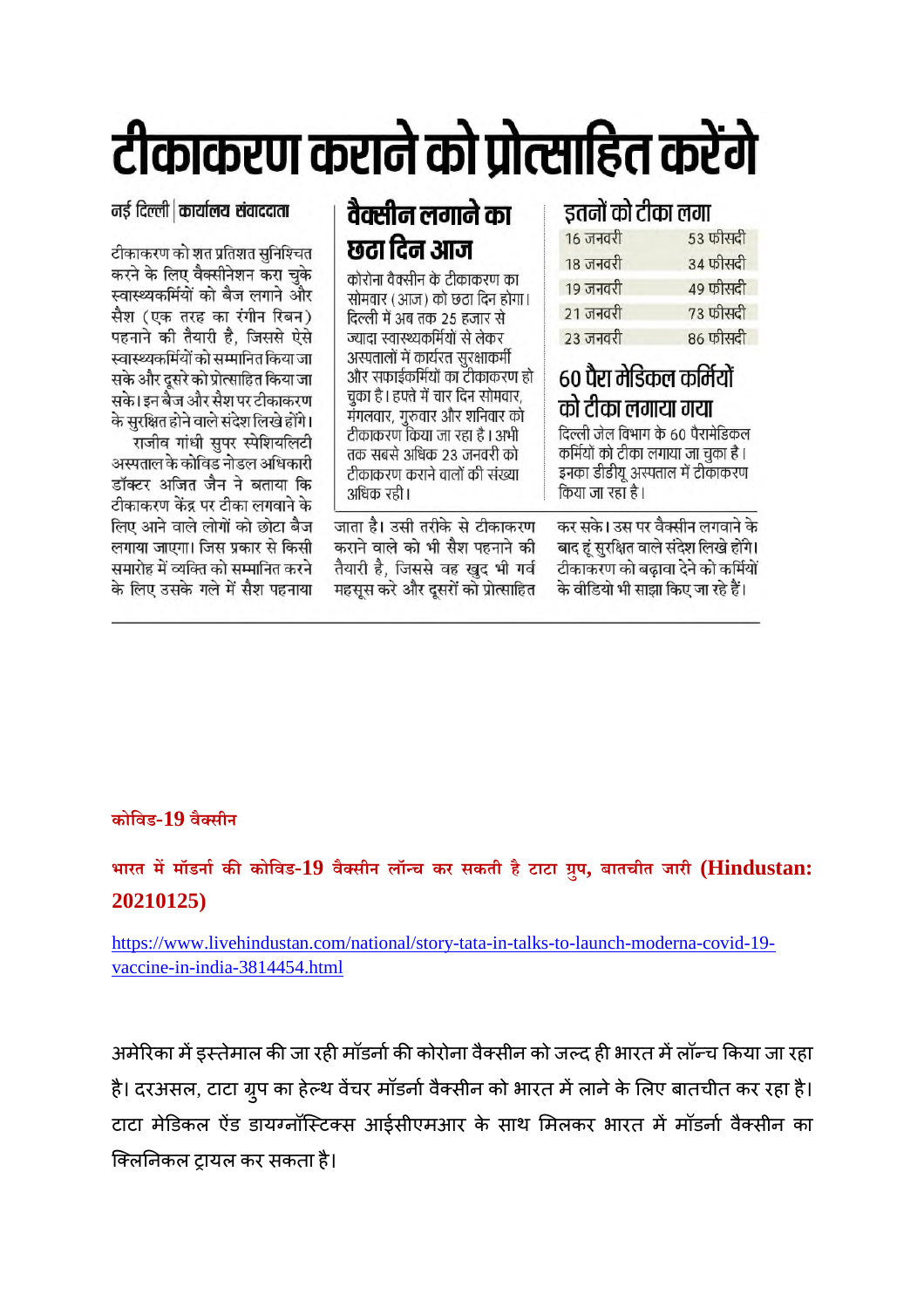हालांकि, समाचार एजेंसी रॉयटर्स ने जब इसको लेकर मॉडर्ना से संपर्क किया तो उसे कोई जवाब नहीं मला।

फाइज़र वैक्सीन को जहां माइनस 70 डिग्री सेल्सियस या उससे भी कम तापमान में रखने की जरूरत होती है तो वहीं मॉडर्ना की वैक्सीन को सामान्य फ्रिज के तापमान में भी रखा जा सकता है, जो कि भारत जैसे सीमित कोल्ड स्टोरेज वाले देशों के लिए ज्यादा मुफीद है।

नवंबर में मॉडर्ना के आखिरी चरण के ट्रायल के डेटा बताते हैं कि यह वैक्सीन 94.1 प्रतिशत असरदार है ओर इसको लेने के बाद कोई गंभीर साइड इफेक्ट्स की आशंका भी नहीं है। अमेरिका ने दिसंबर में और यूरोपीय देशों ने इसी महीने शुरू में मॉडर्ना के टीके को मंजूरी दी थी।

भारत ने यह अनिवार्य कर दिया है कि कोई भी वैक्सीन निर्माता भारत में आने से पहले यहां के लोगों पर ट्रायल करेगा। अभी भारत में भारत बायोटेक की कोवैक्सीन और ऑक्सफोर्ड एस्ट्रेजेनेका की सीरम इंस्टीट्यूट द्वारा बनाई कोविशील्ड वैक्सीन को मंजूरी मिली है।

## **Pollution (Hindustan: 20210125)**

https://epaper.livehindustan.com/imageview\_595445\_87750382\_4\_1\_25-01- 2021 4 i 1 sf.html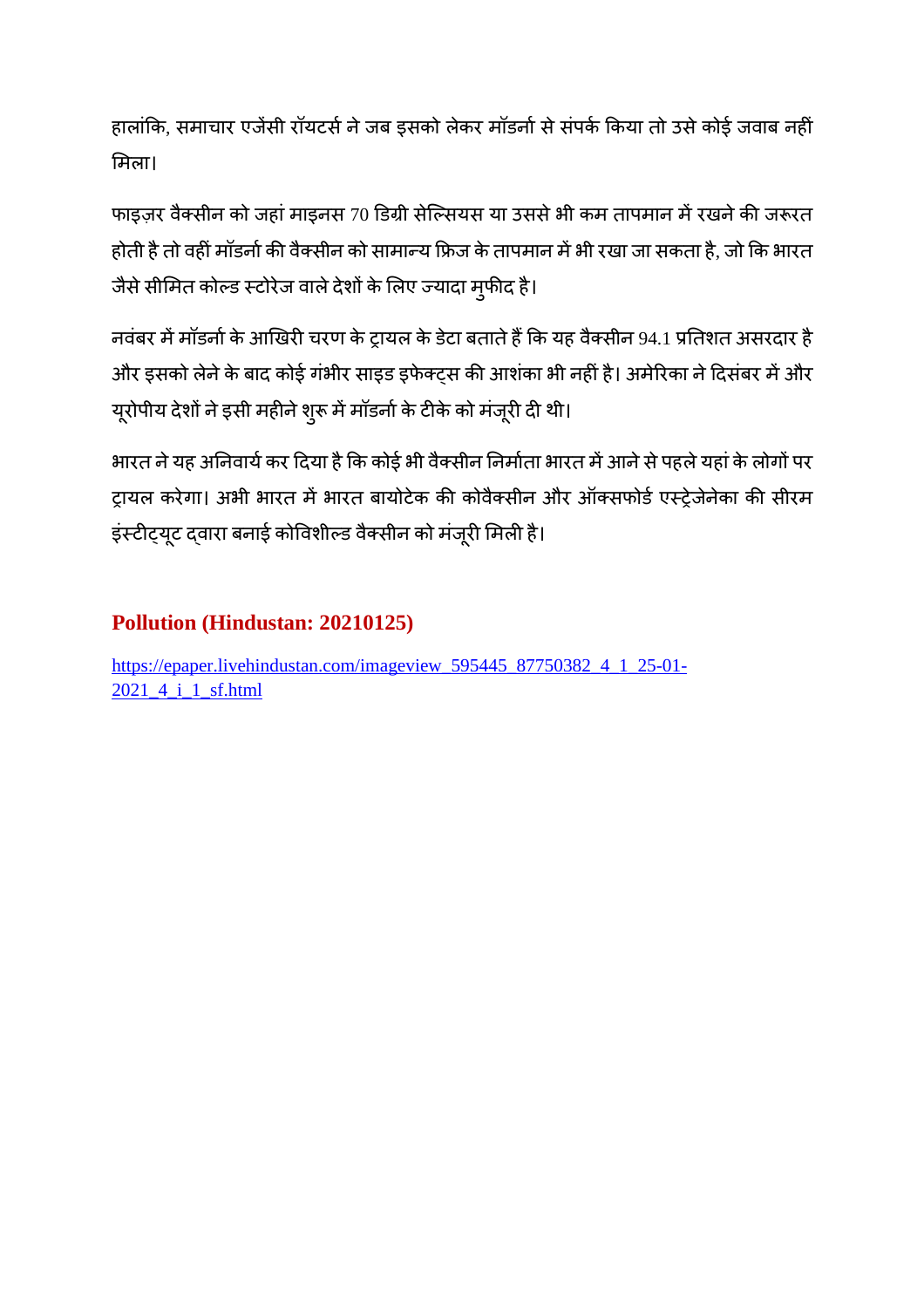## कोहरे और ठंड से प्रदूषण में इजाफा



मताबिक शनिवार का औसत सचकांक 366 के अंक पर रहा यानी बीते चौबीस घंटे के भीतर ही इसमें 40 अंकों की बढ़ोतरी हुई है। दिल्ली के पांच इलाके ऐसे हैं जहां का वाय गणवत्ता सूचकांक 400 के अंक के ऊपर यानी गंभीर श्रेणी में पहुंच गया है।

आईटीओ की हवा सबसे खराबः आईटीओ क्षेत्र की हवा सबसे ज्यादा प्रदुषण भरी है। यहां का वायु गुणवत्ता सूचकांक शाम के छह बजे 500 के अंक पर मौजूद रहा। यहां प्रदूषक कण

पीएम 10 की मात्रा 469 माइक्रोग्राम प्रति घन मीटर और पीएम 2.5 की मात्रा 500 माइक्रोग्राम प्रति घन मीटर के स्तर पर रही। वायु गुणवत्ता सूचकांक के लिए यह उच्चतम स्तर है। वहीं, जहांगीरपुरी में 421, वजीरपुर में 410, विवेक विहार में 404 और आनंद विहार में एक्यूआई 430 पर दर्ज किया गया। हवा में पीएम 10 की मात्रा 100 और पीएम 2.5 की मात्रा 60 से नीचे होने पर ही उसे स्वास्थ्य के अनुकूल माना जाता है।



#### नई दिल्ली प्रमुख संवाददाता

ठंड, कोहरे और हवा की रफ्तार कम होने के चलते प्रदूषण के स्तरमें इजाफा हुआ है। रविवार को राजधानी दिल्ली का औसत वायु गुणवत्ता सूचकांक (एक्युआई) 366 के अंक पर यानी बेहद खराब श्रेणी में रहा। वहीं, दिल्ली के आईटीओ की हवा सबसे खराब रही। यहां का सचकांक शाम के छह बजे 500 के अंक पर पहुंच गया।

दिल्ली के लोगों को प्रदूषण की परेशानी से निजात मिलती नहीं दिख रही है। शनिवार को तेज हवाओं के चलते प्रदूषण के स्तर में थोड़ी कमी दर्ज की गई थी। शनिवार को औसत वायु गुणवत्ता सूचकांक 326 के अंक पर रहा था। लेकिन, हवा की रफ्तार कम होते ही इसमें तेजी से बढ़ोतरी हुई है। केंद्रीय प्रदुषण नियंत्रण बोर्ड (सीपीसीबी) के

#### **Kidney Disease (Dainik Gagaran 20210125)**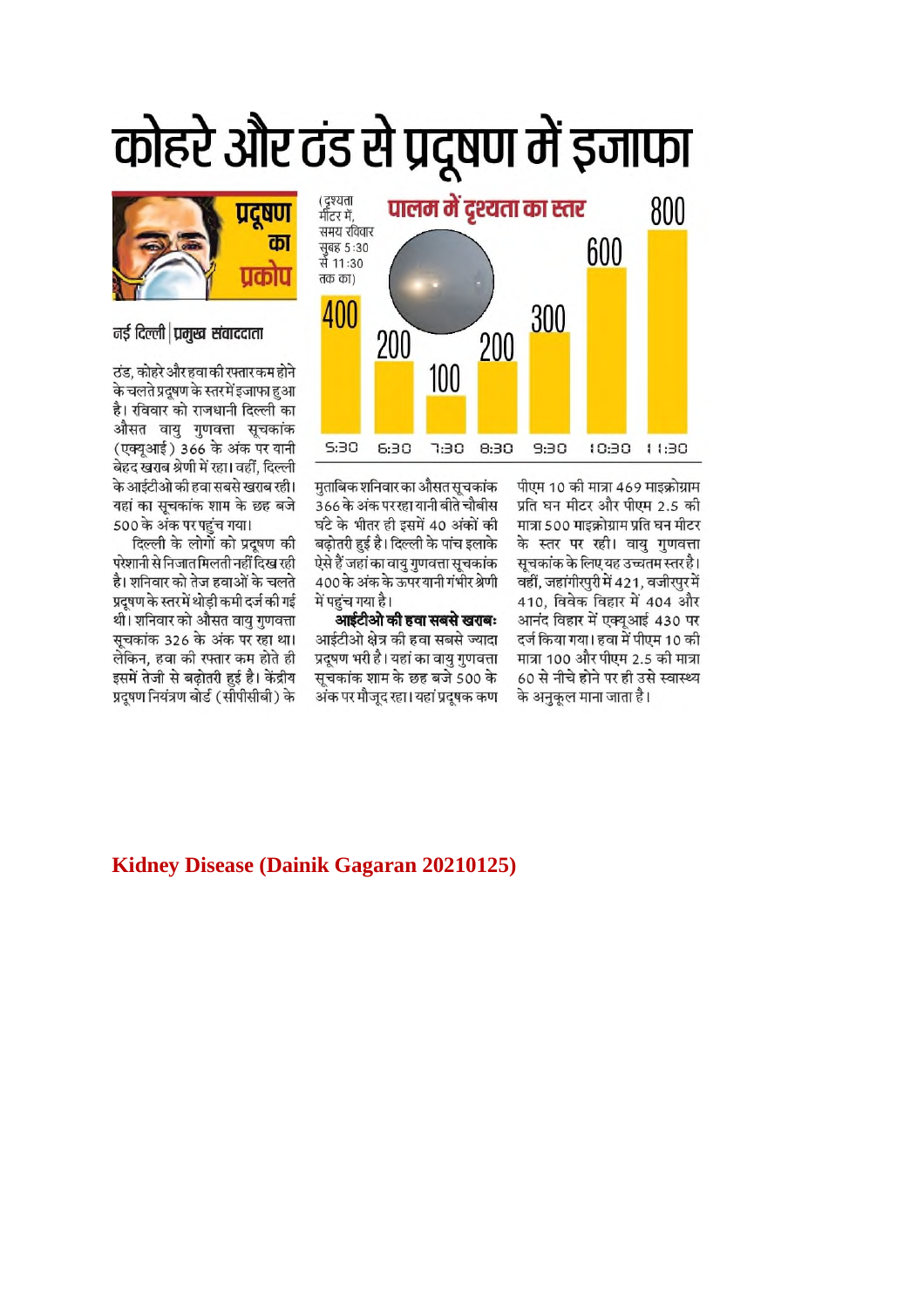क्यों जानलेवा हो जाती है किडनी की बीमारी, जिससे जूझ रहे हैं बिहार के पूर्व सीएम लालू यादव (Dainik Jagran: 20210125)

https://www.jagran.com/delhi/new-delhi-city-know-how-former-bihar-chief-minister-laluprasad-is-upset-with-kidney-disease-jagran-special-21306202.html

किडनी की बीमारी के लक्षण उस वक्त उभरकर सामने आते हैं जब किडनी 60 से 65 प्रतिशत डैमेज हो चुकी होती है। इसलिए इसे साइलेंट किलर भी कहा जाता है इसलिए समय रहते इसके लक्षणों की पहचान किया जाना बहुत जरूरी होता है।

नई दिल्ली [रणविजय सिंह]। बिहार के पूर्व मुख्यमंत्री और राष्ट्रीय जनता दल के मुखिया लालू प्रसाद यादव तबीयत ज्यादा बिगड़ने के बाद उन्हें रांची से दिल्ली स्थित अखिल भारतीय आयुर्विज्ञान संस्थान में भर्ती कराया गया है। सूत्रों से मिली जानकारी के मुताबिक, पूर्व केंद्रीय मंत्री लालू प्रसाद यादव की हालत अब भी नाजुक बनी हुई है। लालू को सांस लेने में परेशानी की बात सामने आ रही है। इस बीच यह भी जानकारी सामने आई है कि उनकी किडनी सिर्फ 25 फीसद काम कर रही है। आइये जानते हैं कि क्यों और कैसे होती है कि किडनी संबंधित परेशानी, जिससे जूझ रहे हैं बिहार के पूर्व मुख्यमंत्री लालू प्रसाद यादव। दिल, फेफड़े, लिवर की तरह ही किडनी शरीर के महत्वपूर्ण अंगों में से एक है। इसके खराब होने से जिंदगी और मौत के बीच फासला कम होने लगता है। उचित समय पर इलाज और किडनी ट्रांसप्लांट नहीं होने की स्थिति में मरीज की मौत तक हो जाती है।

किडनी रक्त में मौजूद पानी और व्यर्थ पदार्थों को अलग करने का काम करती है। इसके अलावा शरीर में रासायनिक पदार्थों का संतुलन, हॉर्मोन्स छोड़ना, रक्तचाप नियंत्रित करने में भी सहायता प्रदान करती है। बदलती लाइफस्टाइल व काम के बढ़ते दबाव के कारण लोग जंकफूड व फास्ट फूड का सेवन ज्यादा करने लगे हैं। इसी वजह से लोगों की खाने की प्लेट से स्वस्थ व पौष्टिक आहार गायब होते जा रहे हैं। किडनी के रोगों को दूर करने के लिए कुछ प्राकृतिक उपायों की मदद लेना बहुत फायदेमंद साबित हो सकता है।

किडनी की बीमारी के कारण

हर साल किडनी की बीमारी के चलते लाखों लोग अपनी जान गंवा बैठते हैं, लेकिन सबसे खतरनाक बात यह है कि अधिकतर लोगों को इसकी जानकारी तब होती है जब बहुत देर हो चुकी होती है। दरअसल किडनी की बीमारी के लक्षण उस वक्त उभरकर सामने आते हैं, जब किडनी 60 से 65 प्रतिशत डैमेज हो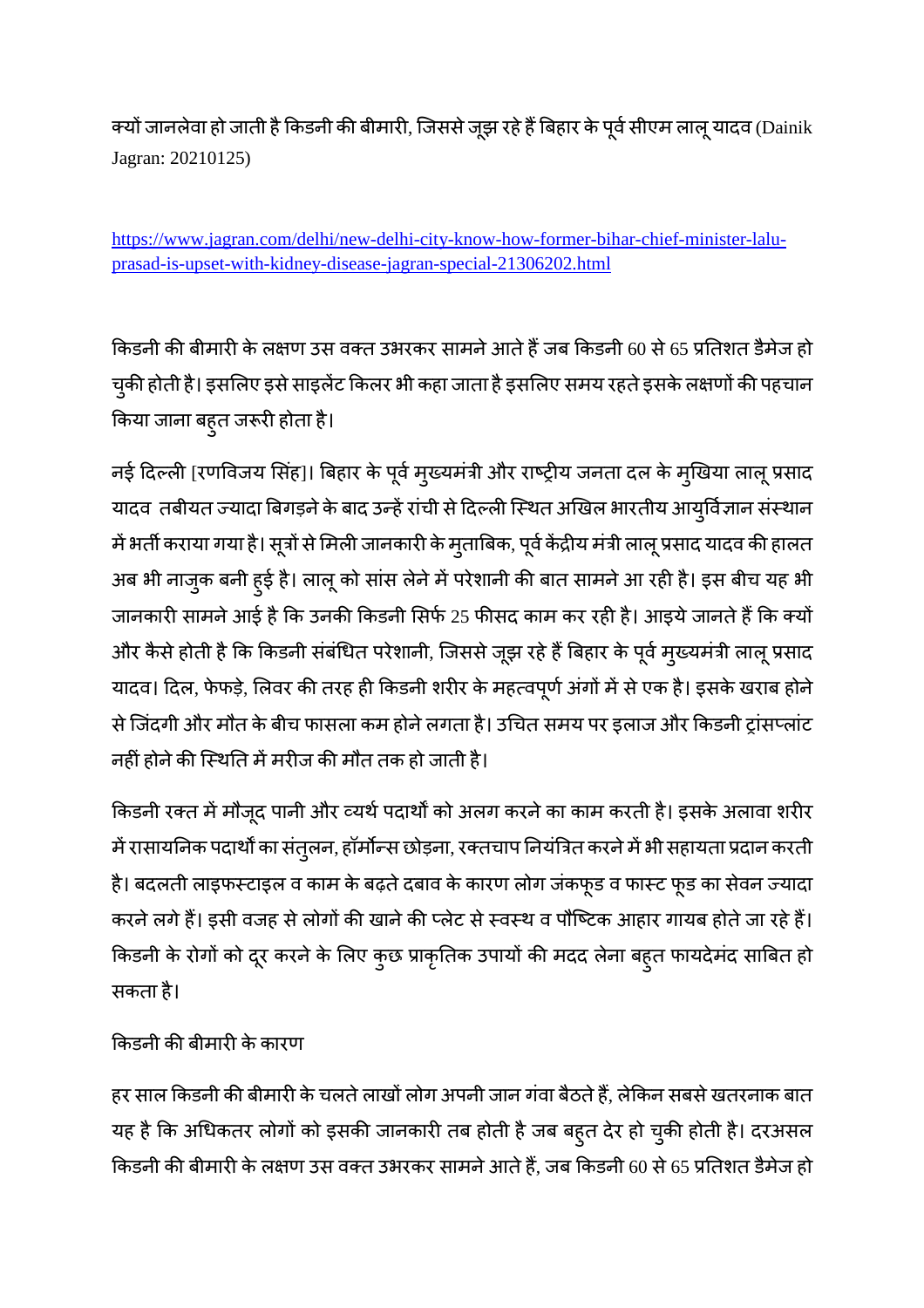चुकी होती है। इसलिए इसे साइलेंट किलर भी कहा जाता है, इसलिए समय रहते इसके लक्षणों की पहचान किया जाना बहुत जरूरी होता है।

किडनी शरीर का एक ऐसा अंग होता है जो शरीर से विषाक्त पदार्थों को छानकर यूरीन के माध्यम से शरीर से बाहर निकालता है। लेकिन डायबिटीज जैसी बीमारियों, खराब जीवनशैली और कुछ दवाओं के कारण किडनी के ऊपर बुरा प्रभाव पड़ता है।

## शुगर-बीपी से खराब होती है किडनी

डायबिटीज और ब्लड प्रेशर किडनी फेल होने के सबसे बड़े कारण हैं। डायबिटीज के 30 से 40 प्रतिशत मरीजों की किडनी खराब होती है। इनमें से 50 प्रतिशत मरीज ऐसे होते हैं, जिन्हें बहुत देर से इस बीमारी का पता चलता है और फिर उन्हें डायलिसिस या किडनी ट्रांसप्लांट करवाना पड़ता है।

## कम पानी पीना

पानी हमारे शरीर की जरुरत है। पानी कम पीने से किडनी पर बहुत बुरा प्रभाव पड़ता है। किडनी खून साफ करती है और खराब चीजों को शरीर से अलग करती है जिसमें पानी की बड़ी भूमिका है। अगर आप पानी कम पियेंगे तो टॉकिन्स छनने के बजाय आपके शरीर में इकट्ठा होने शुरू हो जाएंगे।

## अधक नमक का सेवन

कुछ लोग जरूरत से ज्यादा नमक का सेवन करते हैं। शायद वो नहीं जानते कि उनकी ये आदत उनकी किडनी की सेहत पर कितनी भारी पड़ सकती है। अधिक नमक लेने से शरीर में सोडियम बढ़ता है जिससे ब्लड प्रेशर प्रभावित होता है। इससे किडनी पर बल पड़ता है। इसलिए दिन में 5 ग्राम से अधिक नमक का सेवन न कर।

## यूरीन को रोकना

कुछ लोगों की आदत होती है कि वो यूरीन या पेशाब को रोक कर रखते हैं। यूरीन या पेशाब के प्रैशर को रोकना भी किडनी से संबंधित समस्याओं को बढ़ा देता है। इस गलत आदत से किडनी में पत्थरी या कडनी फेल होनेजैसी दकत भी हो जाती है।

बेतरतीब लाइफटाइल के साथ कम नींद लेना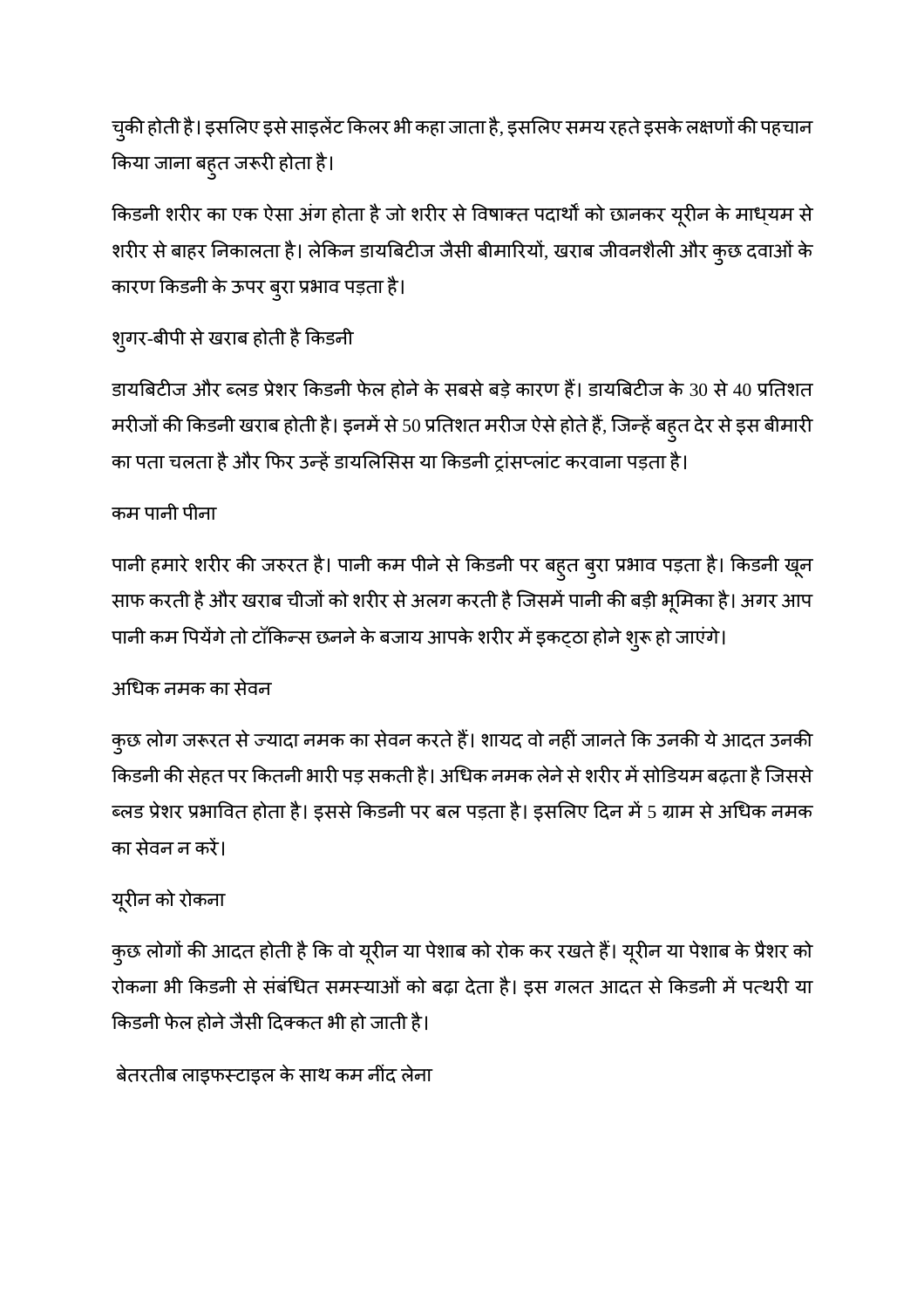जरूरत से कम नींद लेने से भी किडनी से जुड़ी समस्याएं हो सकती हैं। नींद के दौरान किडनी की कोशिकाओं में पहुंचने वाली क्षति की भरपाई होती है। नींद न लेने से मेटाबॉलिज्म भी प्रभावित होता है और किडनी फिट नहीं रहती, इसलिए कोशिश करें कि भरपूर नींद लें।

## **Antibodies**

## **दलमपांचवांसीरो सव ः आधेलोगममलएंटबॉडी, बाकसपल सं मत (Amar Ujala: 20210125)**

https://www.amarujala.com/delhi/fifth-sero-survey-in-delhi-antibodies-found-in-half-ofpeople

दिल्ली में 50 फीसदी लोगों में कोरोना संक्रमण के बारे में पता चला है। यह लोग कोरोना वायरस की चपेट में आए और फिर ठीक होने के बाद इनके शरीर में एंटीबॉडी भी विकसित हुई हैं।रविवार को राजधानी में पांचवें सीरो सर्वे में यह परिणाम सामने आया है।

हालांकि आधिकारिक तौर पर इसकी जानकारी नहीं दी गई है लेकिन जानकारी है कि पांचवें सीरो सर्वे के तहत दिल्ली के 11 जिलों में 28 हजार लोगों के सैंपल लिए गए थे जिनमें से करीब 50 फीसदी यानि 14 हजार लोगों में कोरोना संक्रमण के खिलाफ एंटीबॉडी पाई गई हैं।

एक जिले में यह परिणाम 60 फीसदी तक मिला है। हालांकि यह जिला कौन सा है? इसकी जानकारी नहीं मिल पाई है। दिल्ली स्वास्थ्य महानिदेशक डॉ. नूतन मुंडेजा का कहना है कि पांचवें सीरो सर्वे परिणाम को लेकर उनके पास जानकारी नहीं है लेकिन सूत्रों के आधार पर सामने आई जानकारी के मुताबिक दिल्ली में पहली बार सीरो सर्वे के दौरान 50 फीसदी सैंपल कोरोना संक्रमित मिले हैं।

इससे पहले हुए चार सर्वे में 20 से 30 फीसदी के बीच हर बार सैंपल संक्रमित पाए गए थे। सीरो सर्वे के परिणामों के आधार पर ही दिल्ली में कोरोना संक्रमण के प्रसार की स्थिति का आकलन किया जा रहा है।